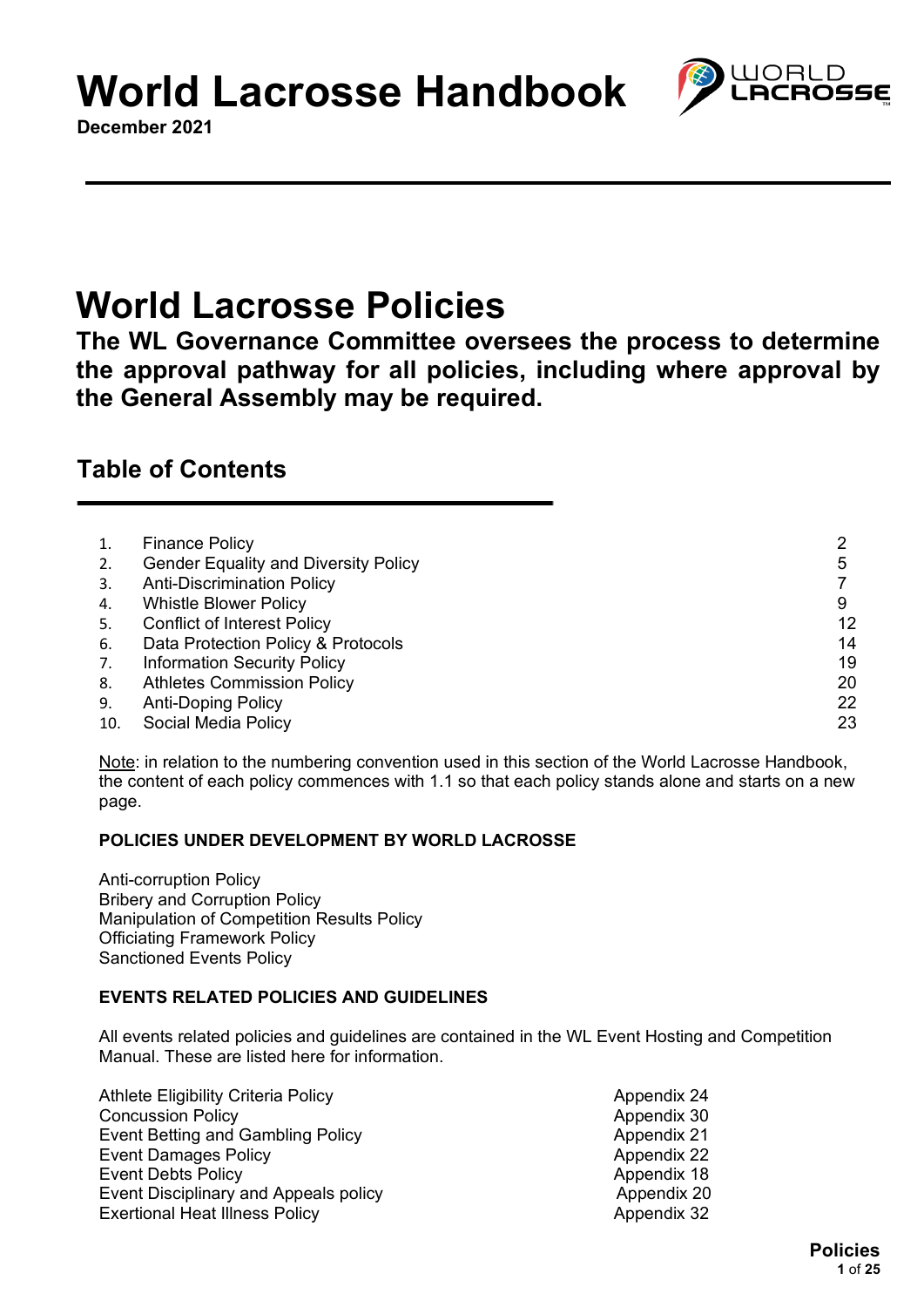

**December 2021**

Event Game Forfeiture Policy<br>
Pregnancy Participation Policy and Guidelines<br>
Appendix 31 Pregnancy Participation Policy and Guidelines \_\_\_\_\_\_\_\_\_\_\_\_\_\_\_\_\_\_\_\_\_Appendix 31 Safeguarding Policy -Athlete Appendix 35 Sexual Abuse Position Statement<br>
Team Uniform Policy<br>
Team Uniform Policy Team Uniform Policy<br>
Event Team Withdrawal Policy<br>
Appendix 19 Event Team Withdrawal Policy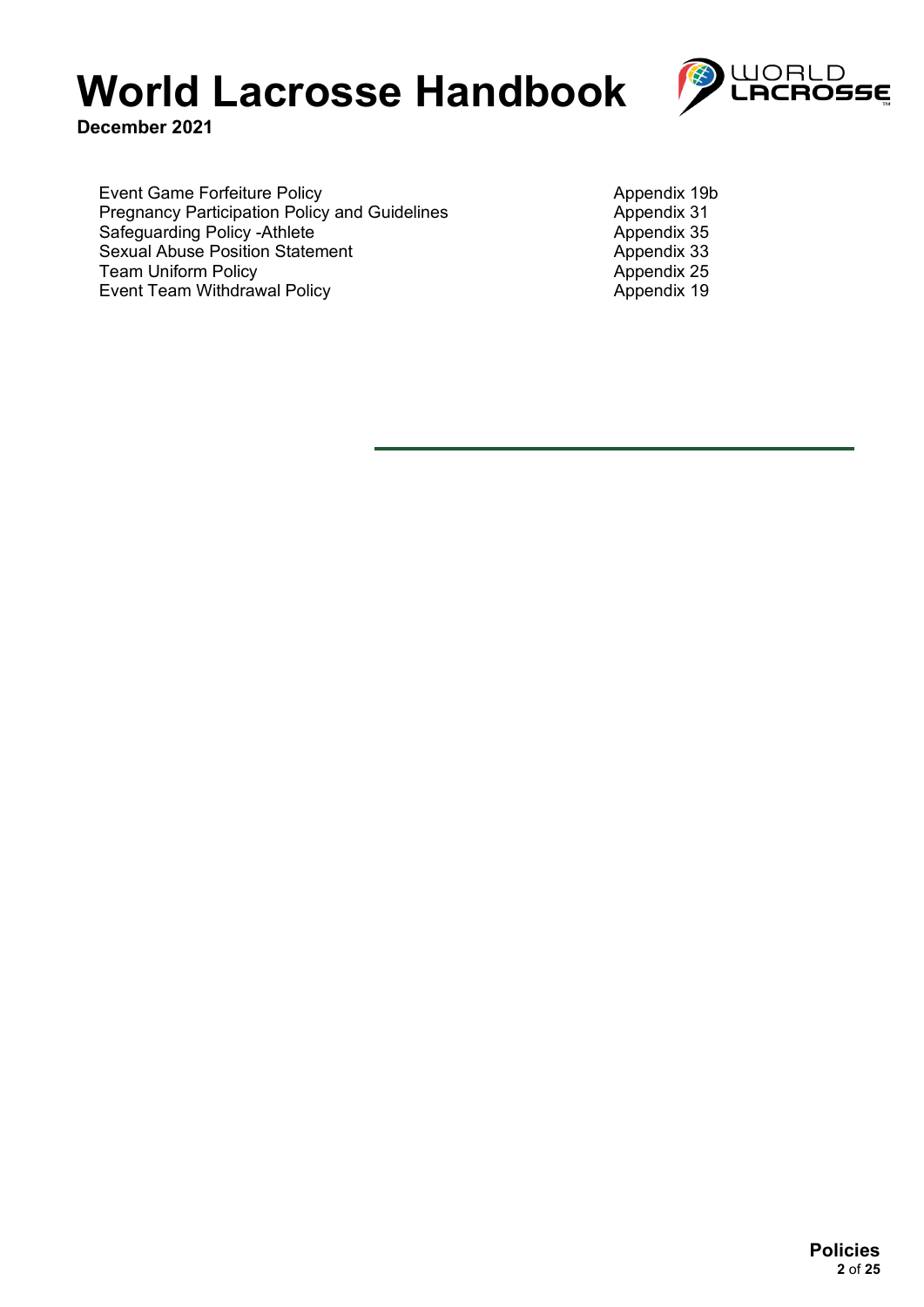

**December 2021**

## **1. Finance Policy**

*Policy withdrawn February 2022 as outdated and misleading. An updated policy is being prepared. Earlier versions are available on request from the WL F&G Director.*

*In the short term the Volunteer Expenses regulations have been included here, transferred from the Board Code of Conduct without amendment, as they were not appropriate in that location and are current financial policy.*

- 1.1.1 **Volunteer Expenses:** The following advises the expenses that may be claimed by volunteers when attending meetings or events, as authorized by the relevant Board Member or Committee / Sub-Committee / Commission Chair or undertaking approved (by Board Member / Chair) activities.
	- 1.1.1.1 **Travel**:

**Flights**: The WL appointed travel agent should be used wherever possible, with costs covered centrally, to avoid volunteers having to pay for flights and then having to reclaim the cost, as well as providing cost efficient travel. Where beneficial, volunteers may book flights directly when there are specific low cost offers or using local budget carriers. Flights of under 5 hours duration should be economy class and 5 hours and over Premium Economy / Economy Plus. If travel insurance is required, then this will be covered by WL. In exceptional circumstances Business Class flights may be booked but this requires the specific prior approval of the President or CEO. **Train/Bus**: The most cost effective/economy fare will be reimbursed. **Car**: The current mileage rate for use of a volunteer's car is US\$0.58 per mile. Where needed, and with prior agreement of the Board Member / Chair, a hire car may be arranged with care given to avoid undue cost. If this has not been agreed at the budget setting stage the relevant Board Member / Chair must discuss first with the CEO as an additional budget request.

- 1.1.1.2 **Accommodation**: Accommodation when agreed will generally be arranged and be paid for centrally by WL. Where this is not the case then a cost-effective hotel should be arranged and the expense claimed. Accommodation should not be booked without prior agreement.
- 1.1.1.3 **Subsistence (meals and refreshments)**: Where hospitality is not provided a per diem contribution of US\$40 may be claimed to cover meals and refreshments. Actual costs of meals and refreshments are not reimbursed for volunteers unless as part of an agreed entertainment package for VIPs or face to face meetings.
- 1.1.1.4 **Miscellaneous**: Reasonable expenditure on items necessary to carry out the role / assignment will be reimbursed. The items relevant to the role should be agreed with the Board Member / Chair for budget purposes. This may include (but not limited to) phone calls, roaming charges, postage and relevant stationery.
- 1.1.1.5 **Claims**: Claims should be authorized by the relevant Board Member / Chair who will certify that the expenses are both legitimate and included in their submitted budget and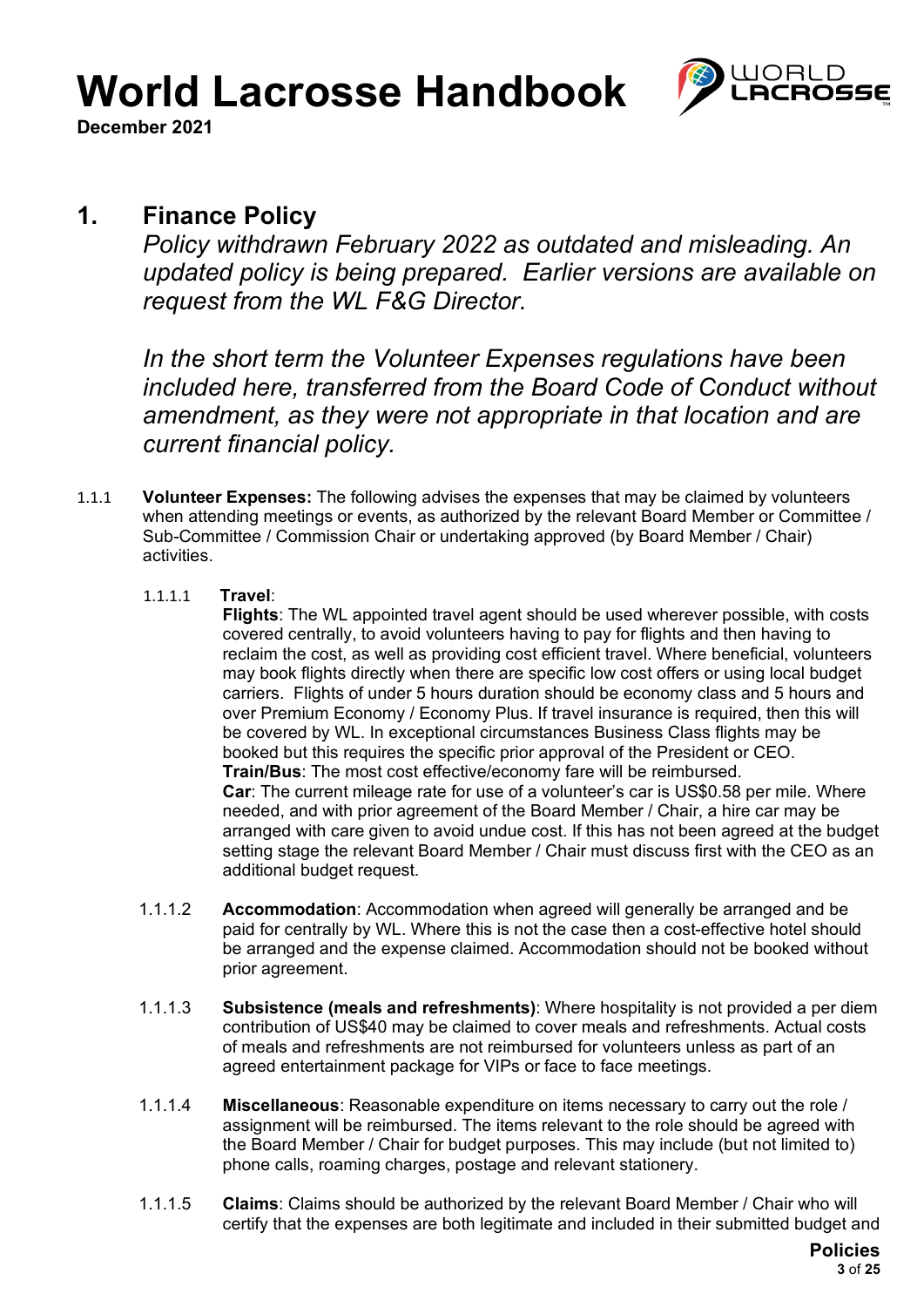

**December 2021**

then be forwarded to the WL Executive Administrative Assistant, who will arrange for payment of the expenses. Claims should clearly state the currency of each expense item and also state in which currency should be used for the payment. Scanned receipts must be provided. When making a first claim, or if banking arrangements are changed, it is necessary to advise the following to allow payment to be made:

Name (name used for the bank account) Address (of the claimant, not the bank) Bank Bank Account Number Routing details (this varies from country to country but will be one of ABA / BIC / IBAN / SWIFT / Routing Number)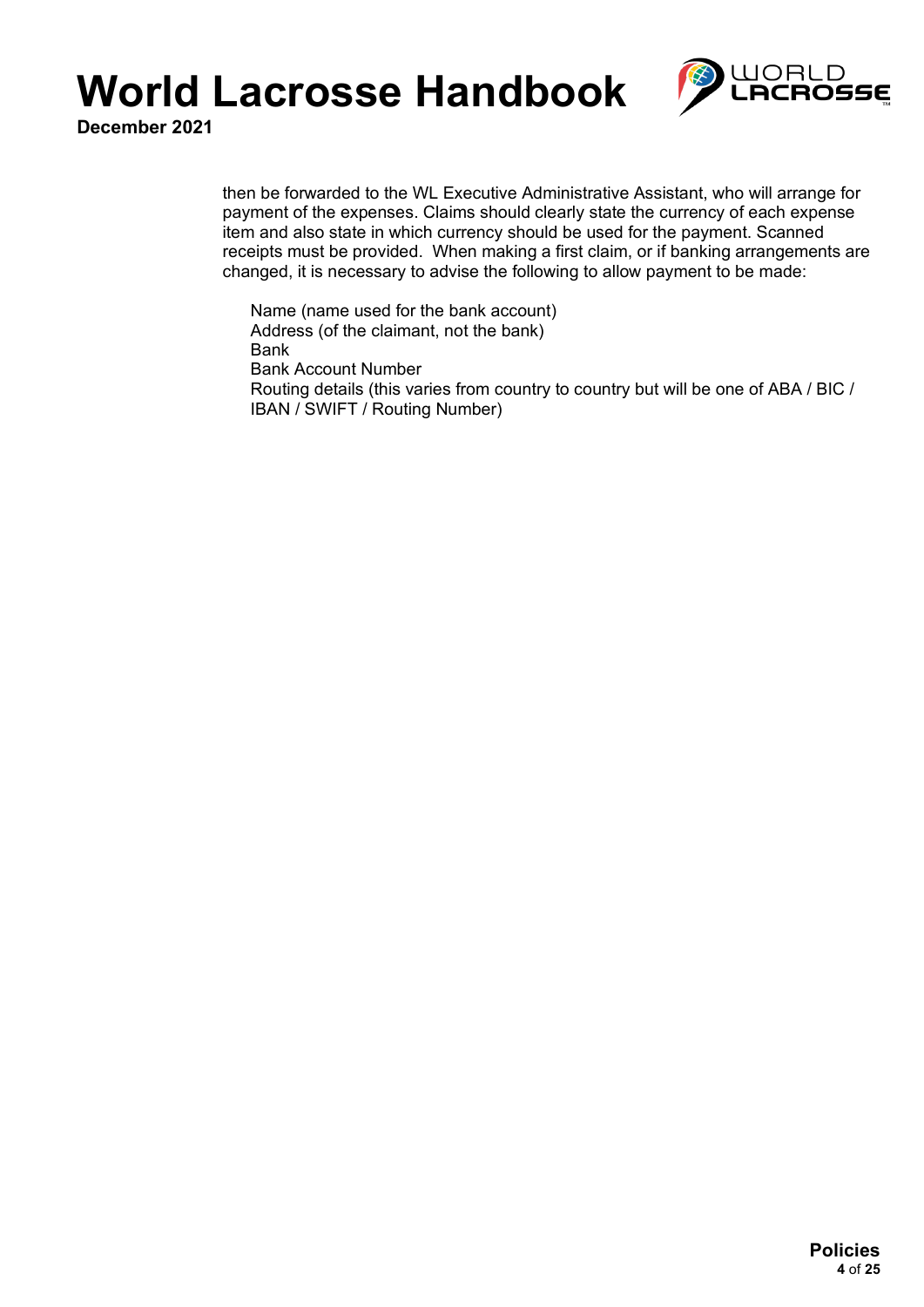

**December 2021**

## **2. Gender Equality and Diversity Policy**

- 1.1 World Lacrosse (WL) is committed to ensure that all associated with its activities do not face discrimination of any kind, including race, ethnicity, color, gender, sexual or romantic orientation, trans status, age, family status including marriage or pregnancy status, language, religious/nonreligious beliefs, political or other opinion, nationality, origin, education, socio-economic status, differences in ability, including neurodiversity, or other status.
- 1.2 The Gender Equality and Diversity Policy of WL aims to promote gender equity in the sport of lacrosse.
- 1.3 WL is committed to encouraging and supporting the participation of women in lacrosse at all levels with a view to implementing the principle of equality for men and women. This will be achieved not only through promoting equality for both men and women playing lacrosse, but also through promoting equality at all levels of its management.
- 1.4 It is the intention of WL to review its practices and ensure that the Board, Committees, and Commissions to aspire to equal representation.
- 1.5 WL Committees will continue to be based on the specific expertise required but are strongly encouraged to recruit suitably qualified, professional women to fulfil roles. However, this promotion will not be limited to increasing only the numbers of female representatives but shall extend to how WL recruits females onto its Committees and Working Groups. WL will also promote the use of gender-neutral terms in its governance documents.
- 1.6 This intention will extend to the promotion of gender equality in the governance of member Continental Federations and member National Governing Bodies.
- 1.7 At a sport level, this will also mean a commitment to increasing the recruitment and development of women coaches, umpires and officials at the highest level of the sport.
- 1.8 The purpose of this policy is twofold:
	- to encourage gender equality within WL, because it is a matter of good governance to have equal representation of the lacrosse population at the management level.
	- to prevent any unlawful discrimination or other unfair treatment, whether intentional or unintentional, direct or indirect, against people on the grounds of gender that may preclude them from participating fully in any aspect of lacrosse.
- 1.9 To support this commitment WL will establish a plan to review all statutes (Constitution, Bylaws and Policies) to ensure appropriate representation.
- 1.10 **Trans status/Transgender/Gender reassignment/Transsexual athletes**: With due regard to the element of fair play, WL, as a sport for all, aims to allow transgender athletes the ability to compete at the highest level. WL recognizes the fact that decisions about participation must be taken on an individual basis as the integrity of men's and women's lacrosse must be respected.
- 1.11 WL recognizes that various terms may be used when referring to transgender people therefore, for convenience and clarity, the following terms have been adopted: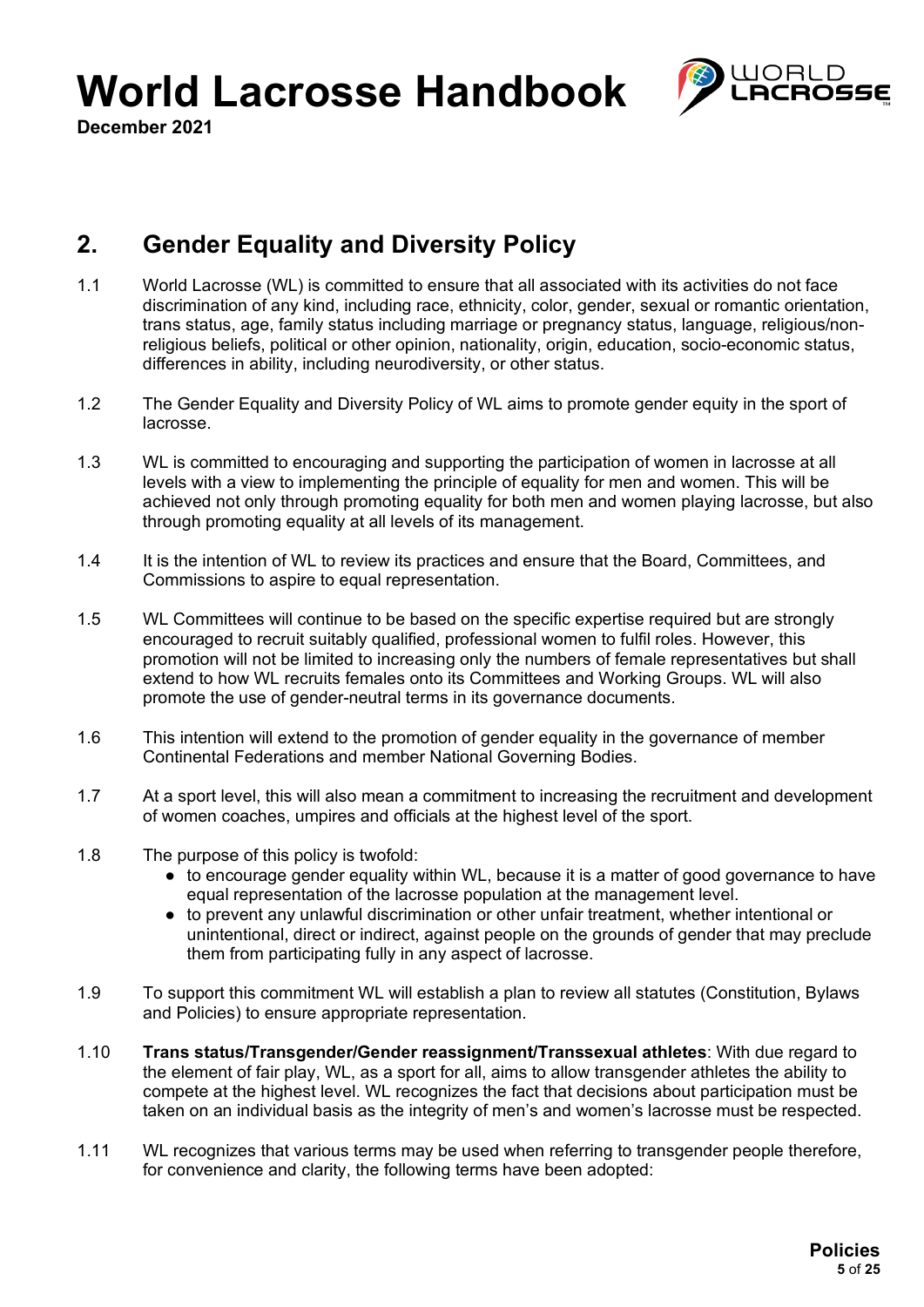

- **Trans status**: A person's status of being trans, non-binary or cisgender. Trans is an umbrella term to describe people whose gender is not the same as, or does not sit comfortably with, the sex they were assigned at birth. Trans people may describe themselves using one or more of a wide variety of terms, such as transgender or nonbinary. Non-binary is an umbrella term for people whose gender identity does not sit comfortably with "man" or "woman". Cisgender refers to someone whose gender identity is the same as the sex they were assigned at birth.
- **Transgender**: umbrella term to cover transsexual women/men, intersex people, androgyny and polygender people, cross dressing and transvestite people.
- **Gender reassignment**: a person who is undergoing or who has undergone treatment with the objective of changing their sex.
- **Transsexual person**: a person who has transitioned from the opposite sex. A transsexual male will therefore imply someone who has transitioned from female to male and vice versa. This term is not to be confused with cross-dresser or transvestite.
- 1.12 **Discrimination**: WL recognizes that discrimination in any form, direct or indirect, on the grounds of gender, is unacceptable. Any breach of this policy in the form of discrimination, victimization or bullying whilst carrying out duties on behalf of WL or otherwise acting as a representative of WL will result in disciplinary proceedings. All those who are involved with lacrosse, irrespective of their gender, will be treated in an equal, fair, open and respectful manner. Therefore, all have a responsibility to follow, respect and advocate the aims of this Policy.
	- **Direct Discrimination**: treating a person less favorably than you would treat others because of their gender.
	- **Indirect Discrimination**: applying, without reasonable justification, some criteria or practice which appears to apply equally to all but which, in practice, disadvantages a person because of their gender.
- 1.13 **Corporate Responsibility**: In an attempt to provide strategic direction and leadership to mainstream gender equality, WL will institutionalize gender equality and ensure that lacrosse, at all levels, remains free from gender bias.
- 1.14 Accordingly, it is the responsibility of WL to ensure that this Policy is implemented and communicated appropriately.
- 1.15 **Monitoring and Evaluation**: WL will review this policy every 2 years provided there is no request from the WL Board or change in legislation that merits an amendment before the 2-year period.
- 1.16 **Legal**: As a federation registered in New York State, USA, WL is required under law not to discriminate against any person.
- 1.17 WL will continue to update this policy to incorporate any changes in equality legislation.
- 1.18 **Disciplinary Process**: Any breach of this policy will result in disciplinary action being taken under the WL Dispute Resolution processes as outlined in Constitution 1.12 and Codes of Conduct 1.4, 1.5 and 1.6. For this policy to have full effect, any person who believes that they have suffered maltreatment under the scope of this policy may raise the matter with the WL CEO or submit a complaint using the WL Whistle Blower Policy and the matter will be dealt with in accordance with the disciplinary procedures.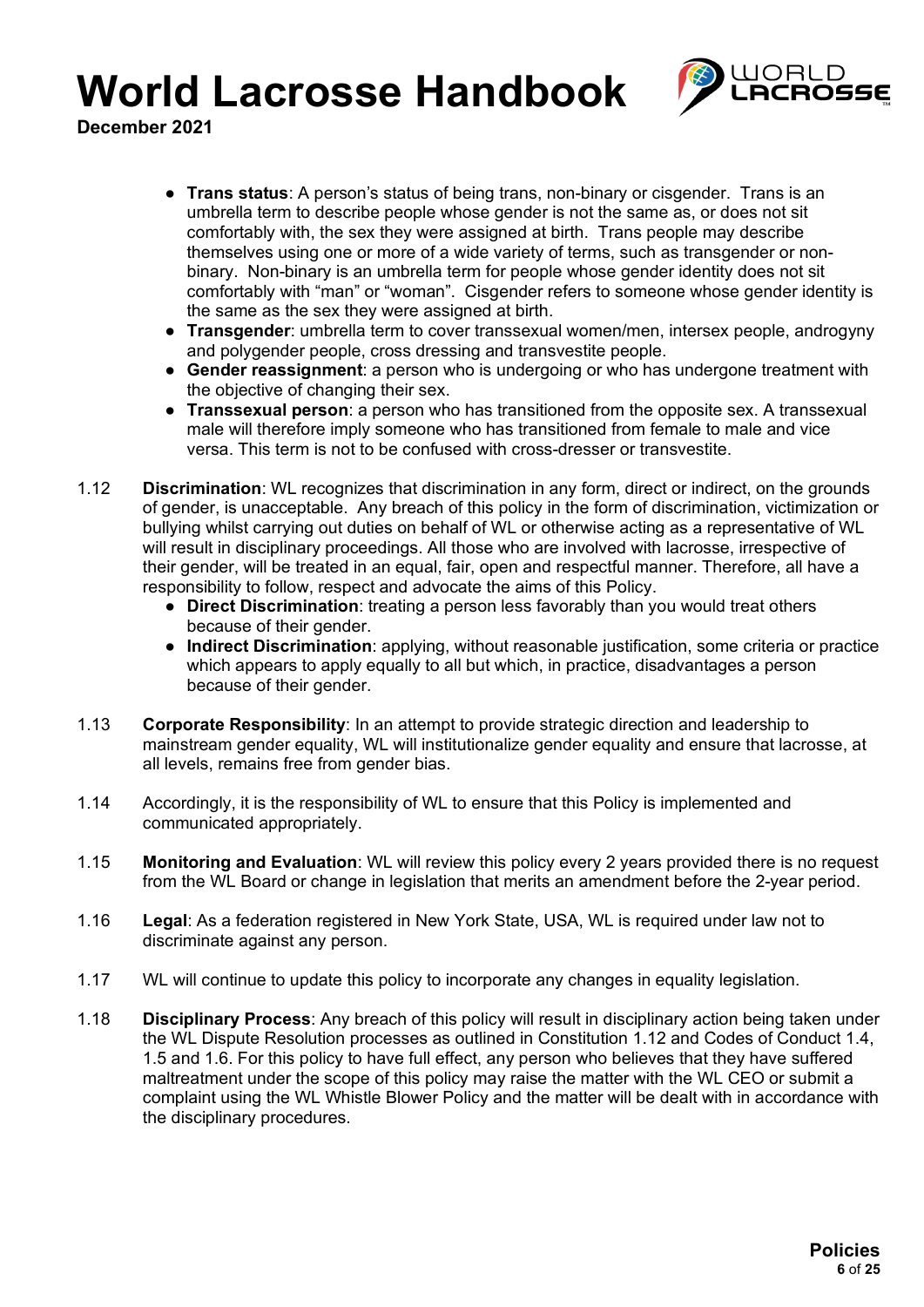

**December 2021**

## **3. Anti-Discrimination Policy**

- 1.1 World Lacrosse(WL) endorses diversity, supports equal rights, and does not advocate, support or practice discrimination based on race, ethnicity, religious/non-religious beliefs, age, nationality, national origin, language, gender, trans status, sexual or romantic orientation, family status, including marriage or pregnancy status, education, socio-economic status or differences in ability including neurodiversity, whether covered by applicable legislation or not, except where affirmative action may be required to redress individual or social handicaps of people from disadvantaged groups.
- 1.2 This document sets out:
	- WL's policy against such discrimination
	- The governance structures, responsibilities and processes that have been established to give effect to that policy.
- 1.3 WL does not advocate, support or practice discrimination based on race, ethnicity, religious/nonreligious beliefs , age, nationality, national origin, language, gender, trans status, sexual or romantic orientation, family status, including marriage or pregnancy status, education, socioeconomic status or differences in ability including neurodiversity, or any other personal attribute protected by law, except where affirmative action may be required to redress individual or social handicaps. WL will make all reasonable accommodations to allow people who experience difficulties in their dealings with the organization to benefit equally from its work.
- 1.4 WL recognizes and affirms that the global fight against racism, racial discrimination, xenophobia and related intolerance and all their abhorrent and contemporary forms and manifestations is a matter of priority for the international lacrosse community,
- 1.5 Therefore, WL adopts the following measures in furtherance of zero tolerance toward discrimination in lacrosse:

### 1.6 **Responsibilities**

- 1.6.1 The WL Board will:
	- Regularly review the leadership and commitment given to eliminating discrimination through active promotion of the organization's Anti-Discrimination Policy.
	- Monitor performance by way of periodic management reports and assurances.
- 1.6.2 The Chief Executive Officer will ensure that:
	- The organization's practices and processes incorporate precautions against discrimination in such areas as hiring, client selection, and program delivery;
	- Reasonable accommodations are made to allow diverse groups to access benefits provided by the organization;
	- Where appropriate, weight is given to the culture and experiences of individuals from disadvantaged groups;
	- Where appropriate, delegate responsibility for compliance to officers with responsibility for particular sections;
	- Oversee the performance of employees and others in these matters;
	- Review and report to the Board, as appropriate, on the effectiveness of the management systems established to remove discrimination;
	- Analyze material breaches and identified compliance system weaknesses for systematic trends and ensure that any adverse trends are addressed;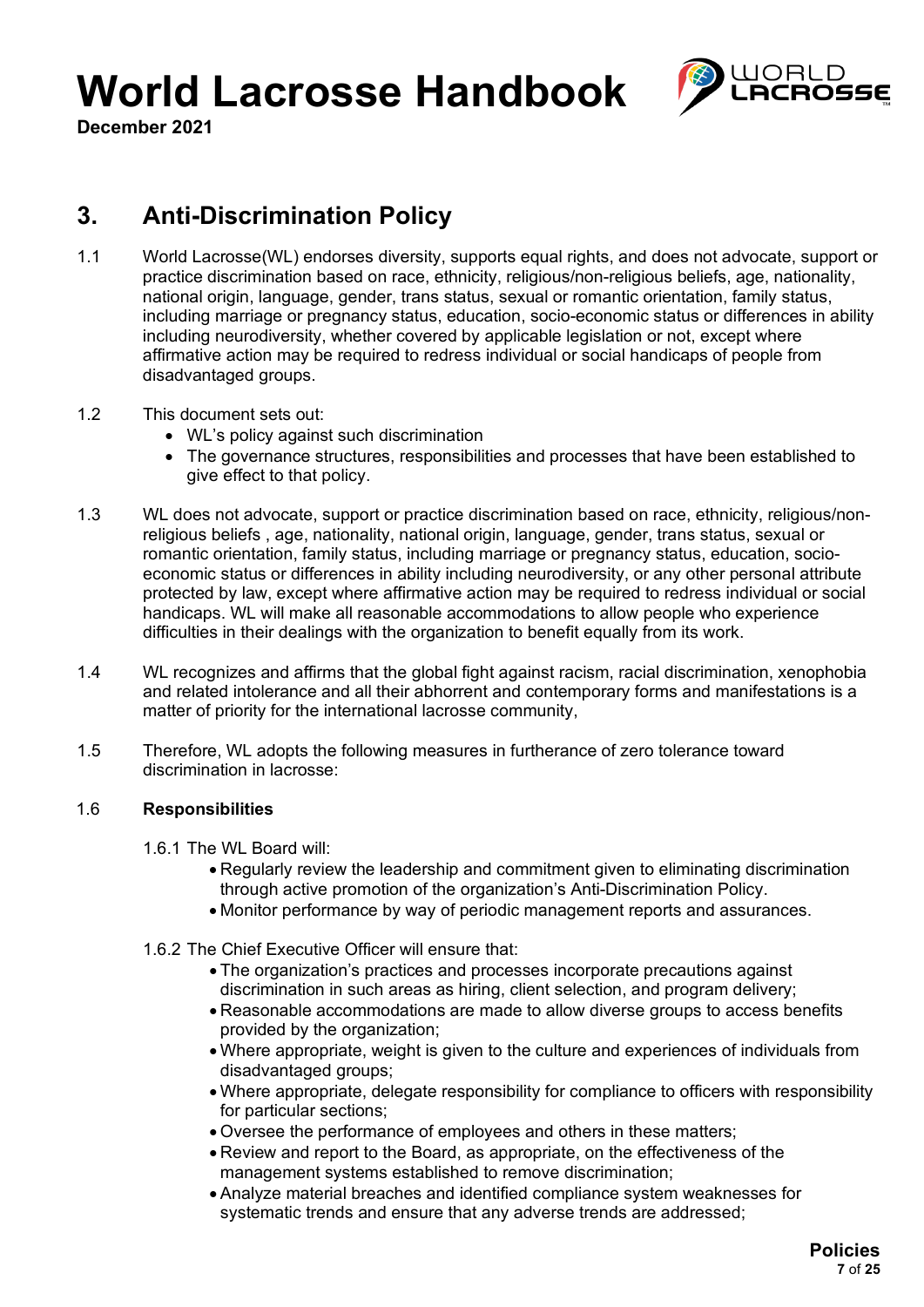

**December 2021**

- Promote a culture of effective policy compliance across the organization.
- 1.6.3 All WL representatives and any persons or organization belonging in any capacity whatsoever to WL or to one of its affiliated members, the Organizing Committee of the WL Competitions and Event Support Personnel and representatives will:
	- Ensure that they are aware of the organization's policy against discrimination;
	- Not act in a manner that would be considered to be discriminatory pursuant to this policy or any applicable legislation;
	- Where appropriate, suggest ways in which practices, systems and procedures could be improved so as to reduce the likelihood of discrimination occurring;
	- Recommend that Continental Federations and NGBs establish a concrete action plan, showing their intention to fight all forms of racism and discrimination among their players, coaches, officials, volunteers and supporters. WL will establish guidelines for the NGBs as an outline for the creation of these action plans.

"Event Support Personnel" refers to any tournament director, owner, operator, employee, volunteer, referee, technical official, WL employee, and any of their respective agents, delegates, commissioners, or contractors, and any similarly situated person at a WL Competition and any other person who receives accreditation for a World Lacrosse Competition at the request of Event Support Personnel.

- 1.7 **Processes:** The CEO will initially review the organization's procedures in all areas to ensure that these are in accordance with the principles expressed in this policy and will report to the Board on this matter. The CEO will review any changes to the organization's procedures in all areas to ensure that these are in accordance with the principles expressed in this policy. The WL parties will follow these procedures.
- 1.8 **Policy for event related incidents:** Sanctions WL will establish a three-step procedure that allows the officials, in the event of serious discriminatory incidents at a World Championship venue, to:

1.8.1 Should discriminatory incidents arise from the spectators or others in the venue:

- Stop the match (followed by a stadium announcement with the necessary explanation and request for the discriminatory incident to stop);
- Suspend the match by sending the players back to the changing rooms for an appropriate period of time (followed by a stadium announcement with the necessary explanation and request for the discriminatory incident to stop);
- Abandon the match (followed by a stadium announcement with the necessary explanation and request to leave the stadium, in accordance with the instructions of the security personnel.
- 1.8.2 Should the discriminatory incident emanate from specific team personnel (athlete, coach or official) the sanctions imposed on a representative team shall in principle be issued in a two-stage approach:
	- For a first or a minor offense, the sanctions of a warning, a fine and/or game penalty should be applied.
	- For reoffenders or for serious incidents, sanctions such as point deductions, expulsion from a competition or relegation should be applied.
	- Furthermore, any person (player, coach, official, match official, etc.) who commits such an offense shall be suspended for at least three matches, combined with a stadium ban.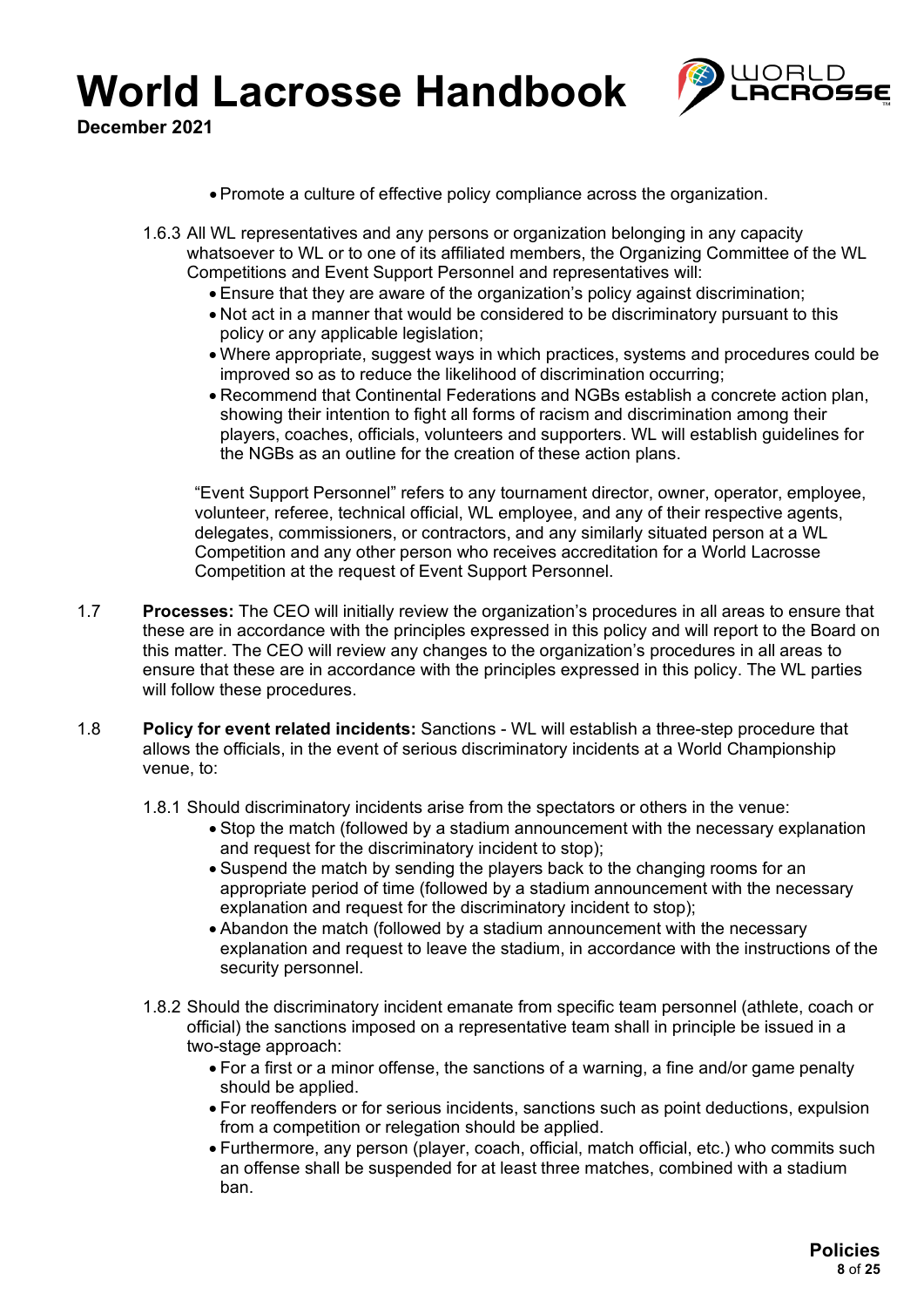

**December 2021**

## **4. Whistle Blower Policy**

- 1.1 The purpose of this policy is to set out the WL position in respect of "Whistle Blowing" and actions that may be taken by volunteers or staff related to any WL activity.
- 1.2 The intent is to encourage people to raise concerns over, but not limited to:
	- Misconduct or malpractice
	- Unethical conduct or impropriety
	- Corruption or financial malpractice
	- Governance matters including disregard of agreed procedures (Constitution / Bylaws/Policies/Codes of Conduct or protocols)
	- Matters affecting the reputation / good standing of the sport

Where they are able to show reasonable grounds for concerns.

- 1.3 When concerns are raised WL will undertake such enquiries as are considered necessary to determine whether or not there are prima facie grounds for considering that the concern is well founded.
- 1.4 Concerns should be raised with the WL Chief Executive Officer (CEO) or if concerning the CEO with the President and a form is attached to ensure all relevant points are covered.
- 1.5 It is important that all disclosures are made with good reason and not for trivial, vexatious or malicious reasons.
- 1.6 It is unacceptable for an unfounded allegation, or one which is not given in the reasonable belief that it is substantially true or has been initiated for personal gain to be made. Such action could result in disciplinary action being taken.
- 1.7 This policy is to allow:
	- Confidential reports to be made by individuals
	- Protect the identity of the person reporting the concern
	- Assist in gathering evidence for any disciplinary action
	- Encouragement of openness and transparency
	- Protection of the integrity of lacrosse and WL

### 1.8 **WL Whistle Blower Report Form**

### **Person Making the Report**

Name:

Address:

Contact Telephone / E-mail:

I wish to remain anonymous: YES / NO

### Report About

Individual or Entity: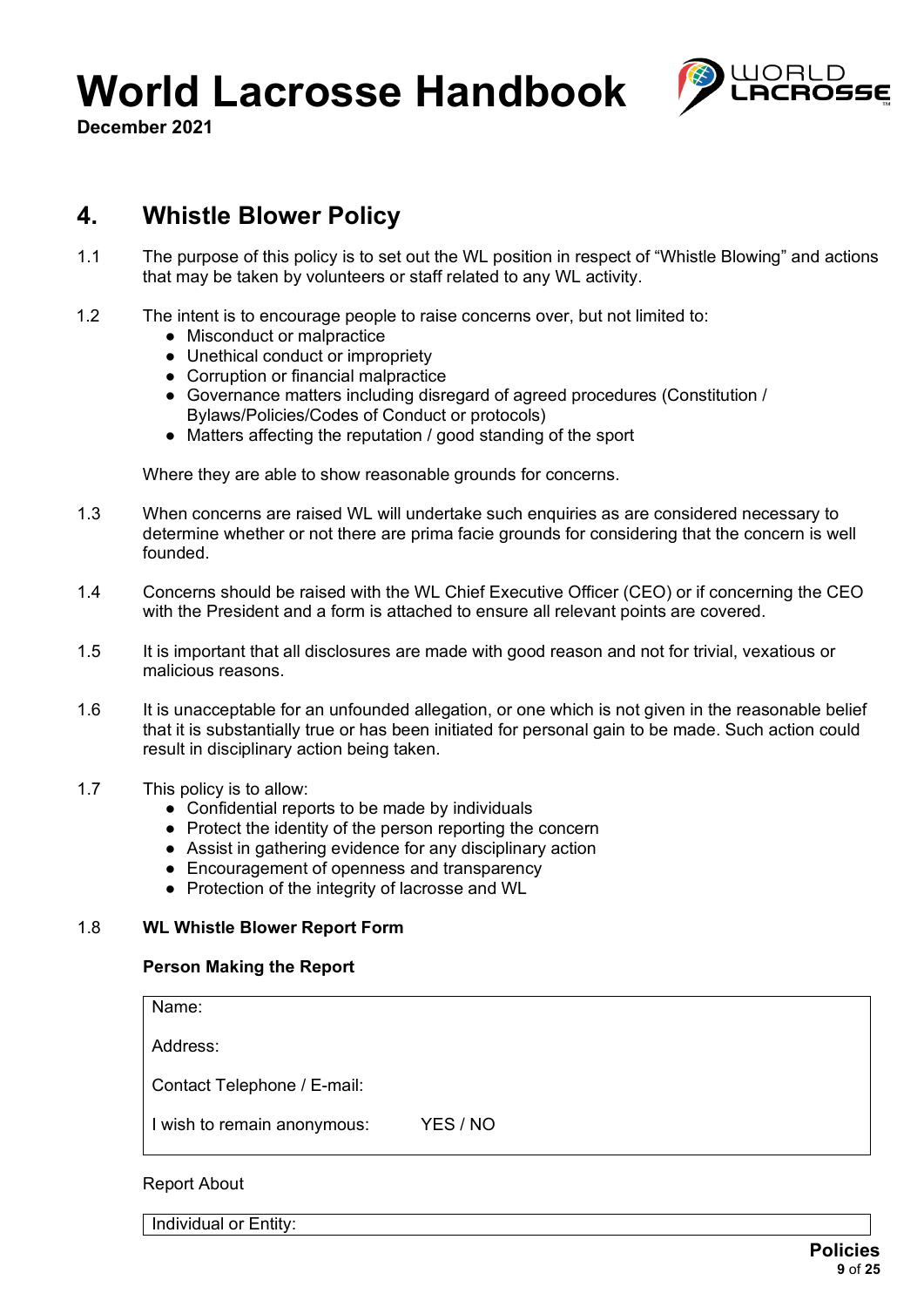**December 2021**



### Contact details (if known):

#### **Details of the Concern**

What is the concern:

Where did it happen:

When did it happen:

Ongoing or likely to recur (details):

Do other people know of this and have additional information to assist:

#### **Evidence**

| Do you have evidence relating to the concern: | YES / NO |  |
|-----------------------------------------------|----------|--|
| Please list the evidence material available:  |          |  |
|                                               |          |  |
| Can this be provided to WL:                   | YES / NO |  |
| If so how:                                    |          |  |
|                                               |          |  |
| Other information related to the concern:     |          |  |

#### **World Lacrosse**

| Date and time received: |  |  |
|-------------------------|--|--|
| Actions:                |  |  |

1.9 If the person raising the concern wishes to remain anonymous then the identity of that person will only be known to the recipient of the concern.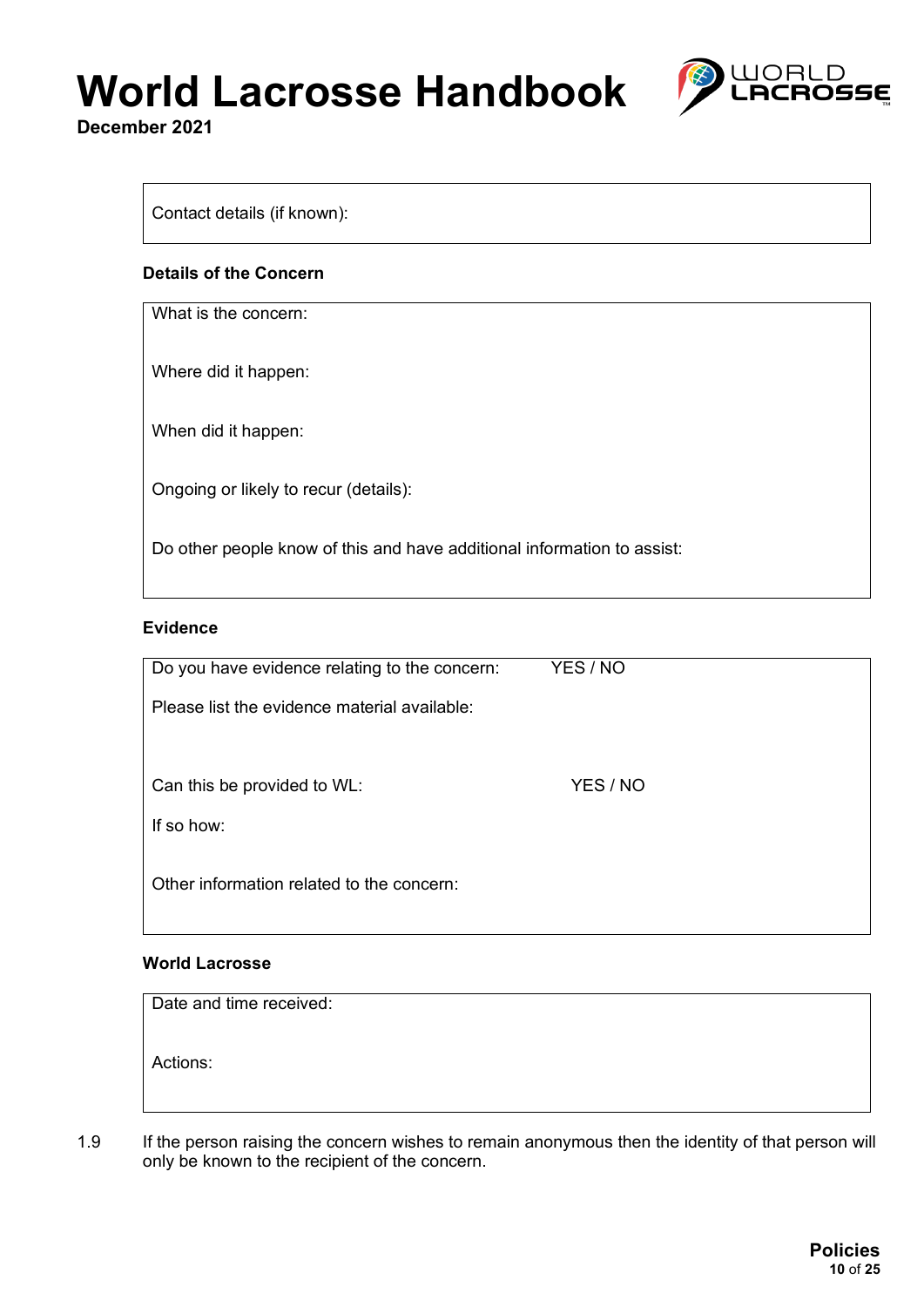

- 1.10 If anonymity has not been requested, then the identity of the person raising the concern may be made to others within WL but will not be made public beyond that without the prior agreement of the person who has initiated the concern.
- 1.11 Reports made will be treated as confidential until reasonable certainty has been established that the concern raised can be considered as correct or otherwise.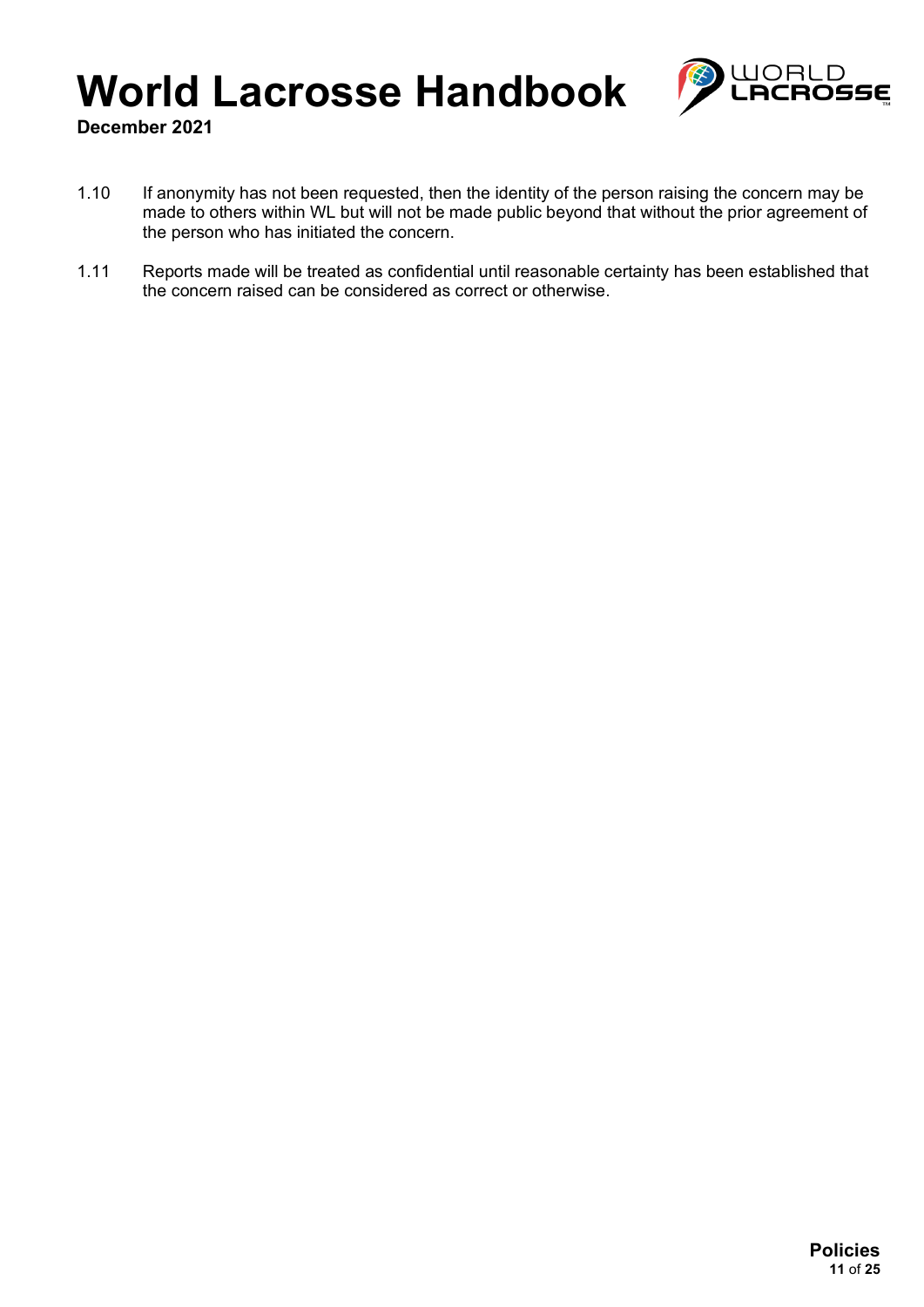

**December 2021**

## **5. Conflict of Interest Policy**

- 1.1 **Introduction:** This World Lacrosse ("WL") Conflict of Interest Policy (this "Policy") will apply to each of the following: (a) all members of the WL Board of Directors; (b) all other members of any WL Committee, Commission and/or Working Group; and (c) all WL employees. The persons referred to in clauses (a) – (c) above are referred to as "WL Representatives" throughout this document.
- 1.2 **Purpose:** The purpose of this Policy is to ensure that all decisions made, or actions taken by any WL Representative, are made or taken without regard to any bias or influence that may arise as a result of any personal, financial or business interest in such decision or action that such WL Representative may possess.

### 1.3 **Requirements**

- 1.3.1 All WL Representatives shall declare any and all direct or indirect personal, financial or business interests that actually conflict with, could reasonably be expected to conflict with, or may be reasonably perceived to conflict with, their respective duties to or responsibilities within WL (any such interests being hereinafter referred to as "Conflicting Interests").
- 1.3.2 In addition, no WL Representative should accept any outside appointment during their tenure with WL that could reasonably be expected to give rise to any Conflicting Interests without first declaring the same to WL in accordance with the terms of this Policy.
- 1.3.3 For purposes of this Policy, the term "Conflicting Interests" will be interpreted broadly and shall include, without limitation the following:
	- (a) actual, potential or reasonably perceived Conflicting Interests;
	- (b) direct and indirect Conflicting Interest; and
	- (c) conflicting Interests that arise (or could reasonably be expected to arise) as a result of the activities and interests of (i) any member of a WL Representative's immediate family, (ii) any direct lineal ascendant or descendent of any WL Representative or (iii) any other individual person living in the same household as such WL Representative.
- 1.3.4 No WL Representative will vote on, authorize, take or otherwise participate in any action or decision with respect to which they have an actual Conflicting Interest. In the event of an actual Conflicting Interest, the applicable WL Representative should promptly recuse themselves (or shall be promptly recused by the Finance and Governance Director, the Chair of the relevant Commission, Committee or Working Group or the Chief Operating Officer of WL, as the case may be).
- 1.3.5 With respect to any applicable Conflicting Interest other than an actual Conflicting Interest, the Board of Directors, the remaining members of the applicable Commission, Committee or Working Group or the Chief Operating Officer of WL will, after considering all available facts and circumstances, determine in good faith whether the applicable WL Representative will be recused from the relevant vote.

### 1.4 **Roles and Responsibilities**

1.4.1 A register of Conflicting Interests will be maintained by the WL F&G Director (or other named Director). All WL Representatives shall declare their Conflicting Interests by completing a Conflicts of Interest form upon appointment and thereafter on an annual basis. The WL F&G Director will send each WL Representative a reminder regarding the requirement to complete a Conflict of Interest form on or before January 30th of each calendar year.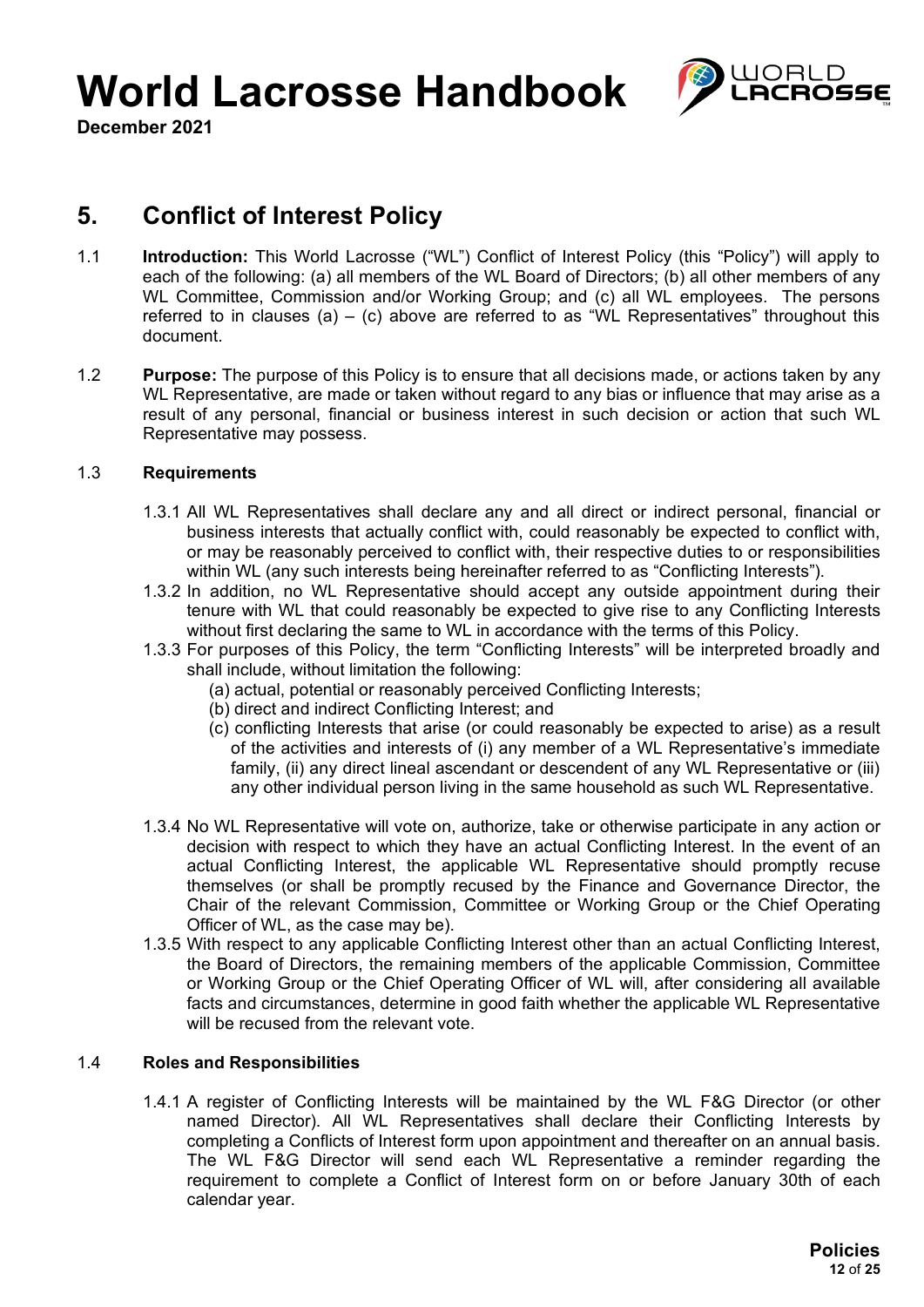

- 1.4.2 With respect to any annual Conflict of Interest filing made by any WL Representative, if there has been no change since the date of their last Conflict of Interest filing, then a WL Representative shall be entitled to provide the Finance and Governance Director with an email to that effect, and that email shall constitute their Conflict of Interest filing for the applicable calendar year.
- 1.4.3 Each WL Representative will promptly notify WL in writing of any and all changes to their last Conflict of Interest filing. Any such amendments or updates will be sent to the Finance and Governance Director (if such amendment or update relates to a WL director), the Chair of the relevant Commission, Committee or Working Group (if such amendment or update relates to a member of a WL Commission, Committee or Working Group) or the Chief Operating Officer of WL (if such amendment or update relates to a WL employee).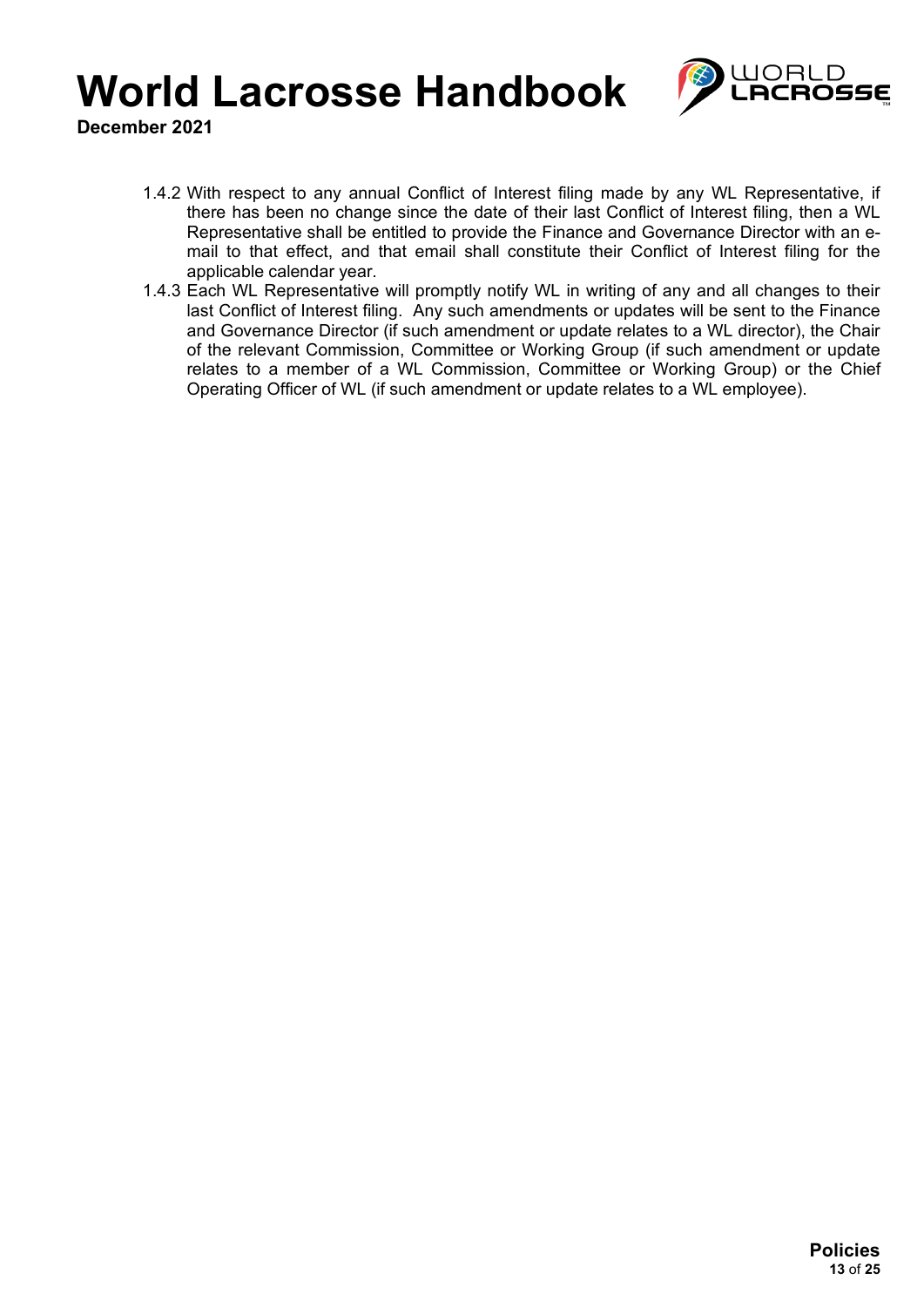



## **6. Data Protection Policy & Protocols**

- 1.1 This policy applies to all current and former employees and to volunteers at all levels. The General Data Protection Regulation (GDPR) 2018 regulates the way in which personal data about employees, individuals and volunteers is stored and for what purpose it is kept. Data comprises information held both electronically and in hard copy.
- 1.2 The purpose of this policy is to enable WL to:
	- Comply with the law in respect of the data it holds about individuals
	- Follow good practice
	- Protect employees, individuals and volunteers
	- Protect WL from the consequences of a breach of its responsibilities
	- Demonstrate an open and honest approach to personal data
- 1.3 **GDPR principles**: The purpose of the GDPR is to protect the rights and privacy of individuals and to ensure that data about them is not processed without their knowledge and is processed with their consent wherever possible. The previous Data Protection Act (1998) set out eight principles, which remain now that GDPR has been introduced. These are that data must:
	- a) Be processed fairly and lawfully
	- b) Be obtained only for specified and lawful purposes
	- c) Be adequate, relevant and not excessive
	- d) Be accurate and up to date
	- e) Not be kept for longer than necessary
	- f) Be processed in line with individuals' rights
	- g) Be securely kept
	- h) Not be transferred to other countries without adequate protection
- 1.4 In addition the GDPR contains the following changes:
	- a) Enhanced documentation to be kept by data controllers
	- b) Enhanced privacy notices
	- c) More detailed rules regarding consent
	- d) Mandatory data breach notification requirements
	- e) Enhanced data subject rights
	- f) New obligations on data processors
	- g) Expanded territorial scope
	- h) Significant increases in the size of fines and penalties for non-compliance

1.5 Data subjects (individuals, employees, volunteers) have the following rights under GDPR:

- a) The right to be informed
- b) The right of access
- c) The right to rectification
- d) The right to erasure
- e) The right to restrict processing
- f) The right to data portability
- g) The right to object
- 1.6 **Data Protection – WADA Requirements**: In addition to the GDPR requirements as set out in this policy, as a signatory to the WADA Code, WL must also comply with the WADA International Standard - Protection Of Privacy And Personal Information (June 2018).
- 1.7 Under GDPR, personal data means 'any information relating to an identified or identifiable natural person (data subject); an identifiable natural person is one who can be identified, directly or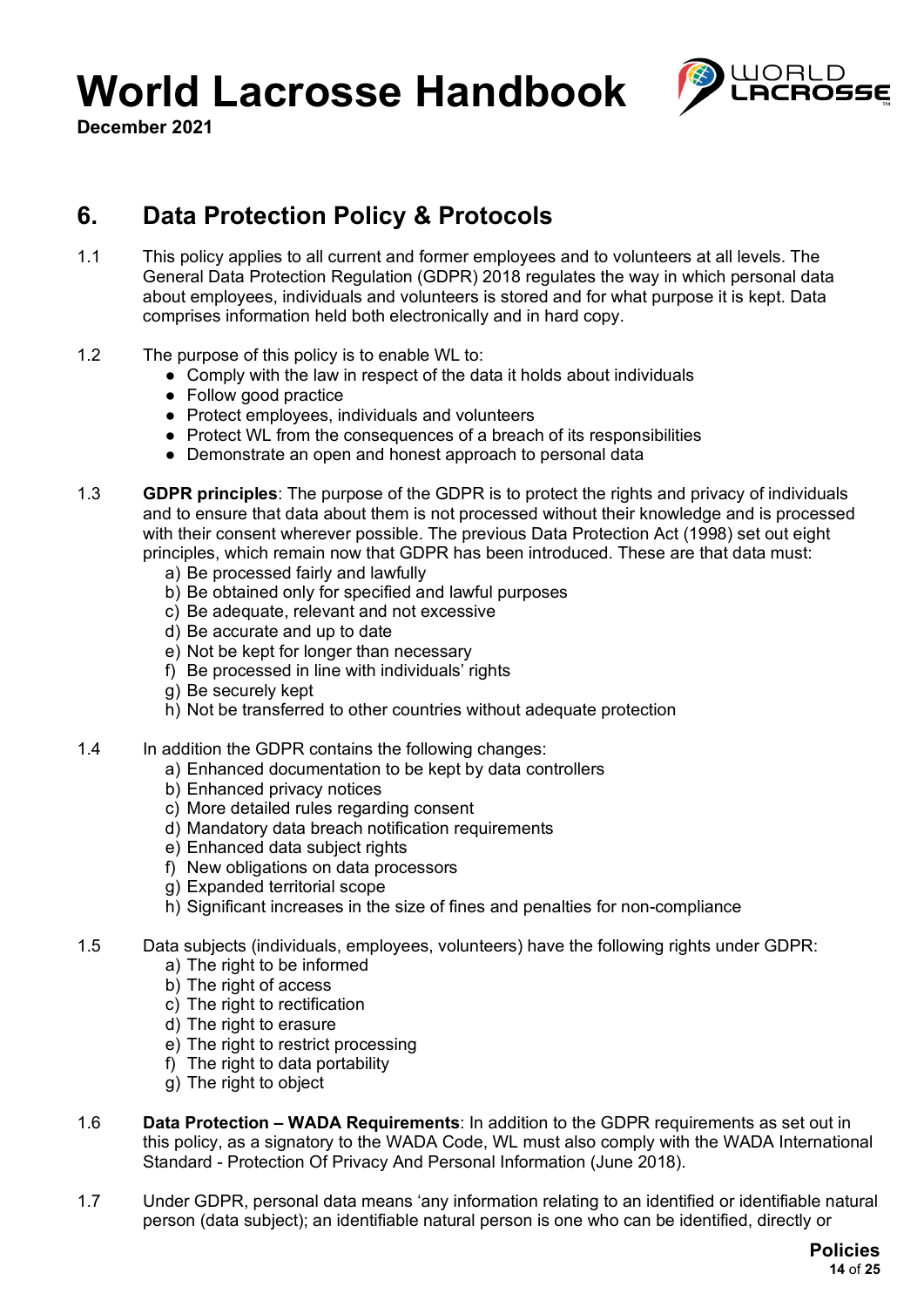

**December 2021**

indirectly, in particular by reference to an identifier such as a name, an identification number, location data, an online identifier or one or more factors specific to the physical, physiological, genetic, mental, economic, cultural or social identity of that natural person.

- 1.8 Personal data should only be kept where there is a legitimate interest to do so or where the data subject has given their consent. Once obtained it should only be used for a specific and lawful purpose without being processed any further. Any personal data should be limited to only that which is relevant.
- 1.9 GDPR states that the data should be kept for no longer than is necessary for the purposes for which the personal data is processed.
- 1.10 WL will ensure that all personal data is fairly and lawfully obtained and processed and securely held in accordance with these principles and will:
	- Comply with both the law and good practice
	- Respect individuals' rights
	- Be open and honest with individuals whose data is held
	- Provide support and training as appropriate for staff and key volunteers who handle personal data so that they can act confidently and consistently
- 1.11 **Key risks**: WL has identified the following risks:
	- Breach of confidentiality (information being given out inappropriately)
	- Misuse of personal information
	- Personal information being used for purposes other than those stated (e.g. for convenience of WL)
	- Individuals being insufficiently informed about the use of their data
	- Breach of security allowing unauthorized access
	- Harm to individuals if data is not up to date
- 1.12 **Roles and responsibilities**: The Board recognizes its overall responsibility for ensuring that WL complies with its legal obligations and one Director will always be designated with a particular responsibility for data control.
- 1.13 The Chief Executive Officer (CEO) is the WL lead for data protection and will:
	- Appoint an internal/external Data Protection Officer as required
	- Brief Directors and Committees on Data Protection responsibilities as part of their induction
	- Review Data Protection and related policies from time to time
	- Identify and log the personal data kept and ensure its security
	- Work to get appropriate agreements in place with outsourced service suppliers
	- Ensure that only data which is necessary for WL to fulfil its role is processed
	- Keep under review the data which is processed to ensure it remains necessary
	- Inform employees and volunteers of personal data that WL holds (categories), how to make a subject access request, and of their right to rectification and their right to erasure
	- Will make a public statement of data that will be retained in perpetuity (e.g. records of medal winners in WL events)
	- Deal with access requests. Such requests must be made in writing or by email to the CEO (a form will be made available on the WL website). Depending on the specific nature of any such requests and on resources available, the CEO will endeavor to meet any request within 20 working days or will negotiate a later date with the individual within the 20 working days.
	- Ensure that staff, board and committee members know how to report a data breach
	- Destroy personal data when it no longer needs to be processed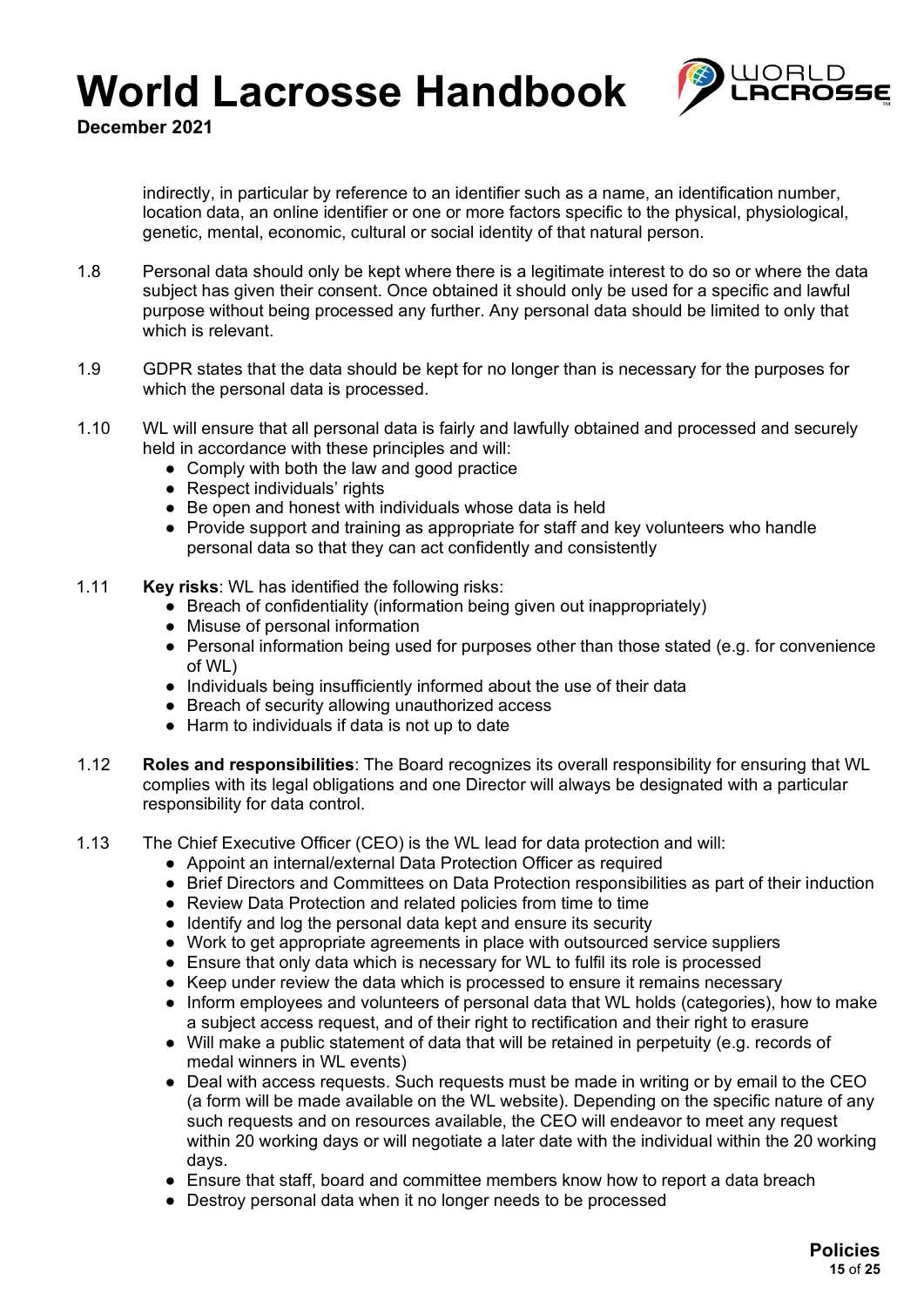

- Ensure that IT systems will be designed to encourage and facilitate entry of accurate data and with access requests in mind
- Data on any individual will be held in as few places as necessary and Volunteers and staff will be discouraged from establishing unnecessary additional data sets
- Effective procedures will be in place so that relevant systems are updated when information about an individual changes.
- 1.14 **Retention**: WL will only process information necessary to carry out its work and to provide or administer activities within its strategic plan.
- 1.15 Retention of data is determined by the CEO and data is destroyed by shredding hard copy and deleting electronic files as soon as they are no longer relevant for the purpose collected.
- 1.16 WL will only keep personal data up to a maximum of 2 years after the individual ceases to be employed or on a board or committee, other than data declared as required for up to 7 years for taxation, legal and fiduciary purposes.
- 1.17 In addition, as a signatory to the WADA Code, WL must also comply with the WADA International Standard - Protection of Privacy and Personal Information (June 2018).
- 1.18 **Access and security**: Access to data stored by WL is restricted to those with a need to know or those data subjects who formally request access to their personal file.
- 1.19 WL ensures the security of mobile working and the use of mobile computing devices.
- 1.20 The following security measures will be used to protect data:
	- All hard copies of data are protected in lockable storage cabinets
	- All electronically stored data is held on password protected computers and/or encrypted mobile devices
	- Staff will minimize and actively manage any personal data that gets to be on a mobile device belonging to WL. Volunteers will be provided with advice about personal data on their mobile devices.
- 1.21 If a breach of data security is suspected or occurs the CEO should be informed (e.g. if a thumb drive is lost, or an individual's laptop is hacked or an email with personal data inadvertently sent to the wrong person).
- 1.22 A personal data breach means a breach of security leading to the destruction, loss, alteration, unauthorized disclosure of, or access to, personal data. A breach having a significant impact will be reported to the agreed Information Commissioner's Officer within 72 hours of its discovery. In the event of a data breach the individual whose data is involved in the breach will also be notified.
- 1.23 **Data Protection Protocols:** the following sections relate to the necessary protocols which must be adhered to, in order to ensure compliance with the WL Data Protection Policy.
- 1.24 **Volunteers**: Volunteers in the context below covers Board members, Committee / Sub-Committee / Commission / Working Group members and others undertaking WL business.
- 1.25 Volunteers have access to personal data in several ways, including the following:
	- Applications for membership
	- Applications for grants (development and strategic)
	- Applications for volunteer roles
	- Applications for staff posts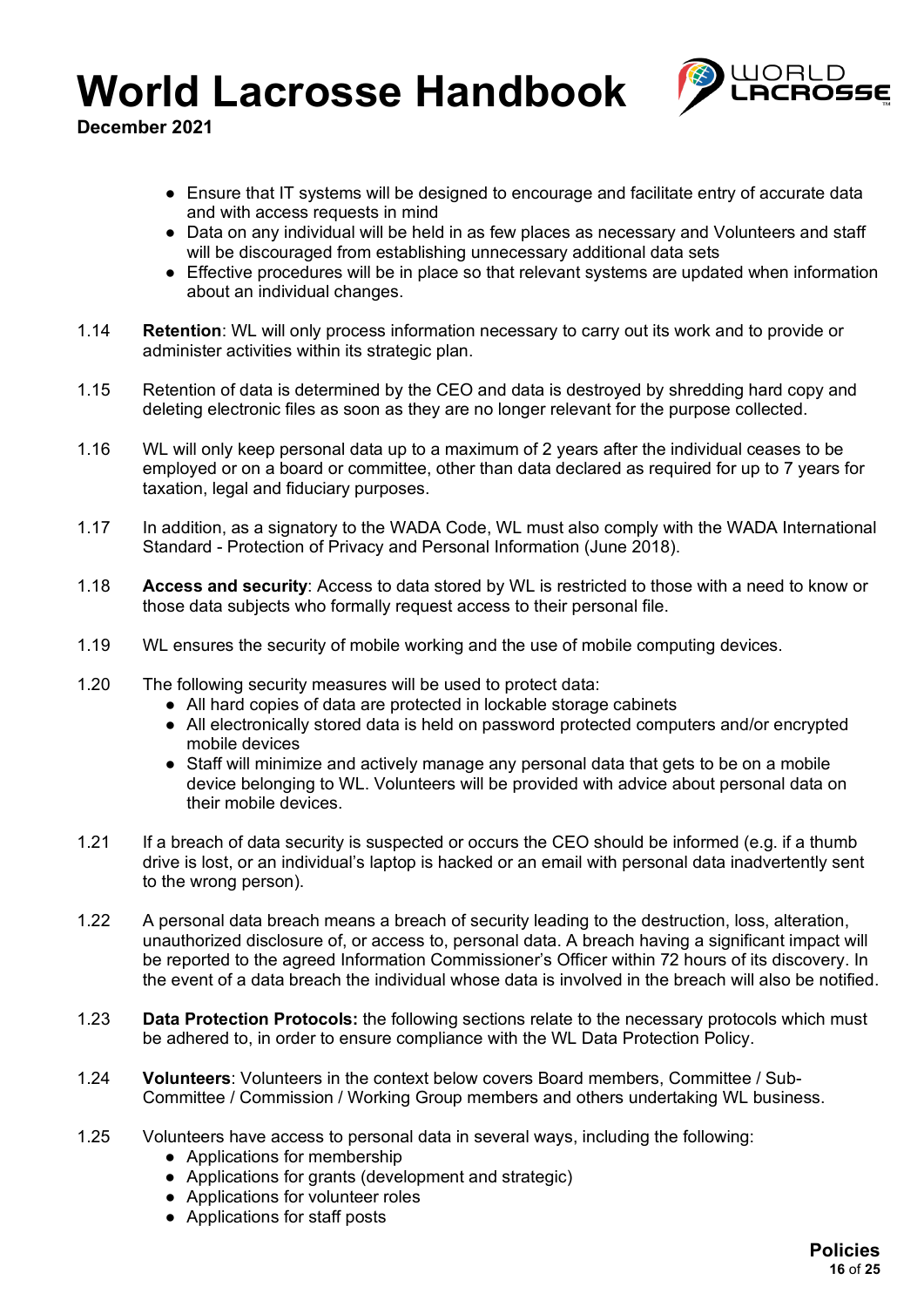

- Entry into events (team management level)
- Program information (Individual level)
- Ticket sales (potential)
- Newsletters (potential)
- Marketing information (potential)
- Requests for information either via web or directly
- Communications between Directors and committees/sub-committees/commissions/working groups
- Communications with staff
- Membership information on the web site
- Membership issues in which FIL plays a role to resolve
- Staff matters (contracts, benefits etc.)
- Consultants information
- Business cards (IOC, GAISF, International Federations etc.)
- Business information (trading, sponsors etc.).
- Medical information for events (if on TUE panel)
- Anti-Doping Information
- Officials testing information
- Award recipients
- Other as identified
- 1.26 **Principles**: WL must ensure that the federation holds data that is absolutely necessary. It must not hold inaccurate data, nor hold data for longer than stated.
- 1.27 **Practice**: When Volunteers access personal data they must be aware at all times of the need to keep this data secure and to only retain it for as long as necessary.
- 1.28 Volunteers should have their work and home computers and/or laptops/iPads and phones password protected with a strong password (comprising letters – some uppercase, some lowercase, numbers and ideally other characters as well) and to regularly change their passwords.
- 1.29 Volunteers must be aware that if they receive personal data in digital form (e.g. as email attachments) their computer or laptop, iPad or phone must have the password re-entered when the device goes into sleep mode.
- 1.30 Volunteers must delete all emails and attachments with personal data as soon as the actions relating to it have been completed, unless retention has been declared at the outset to the individual providing the data.
- 1.31 Volunteers must ensure that personal data, whether in digital or hard copy, is not able to be accessed by others and is not forwarded to anyone not on the original mailing list. Any deleted hard copy papers should be shredded.
- 1.32 Board or relevant committee papers which include personal information must be kept secure and either retained as per retention schedules and declarations, or deleted after meetings have concluded.
- 1.33 If the CEO's report for a Board meeting contains personal information this should be shredded or securely retained if needed on an ongoing basis which can be justified.
- 1.34 Sensitive material (medical data, passport data, bank information) should only be held by declared individuals and should be deleted where possible once the need has expired (e.g. once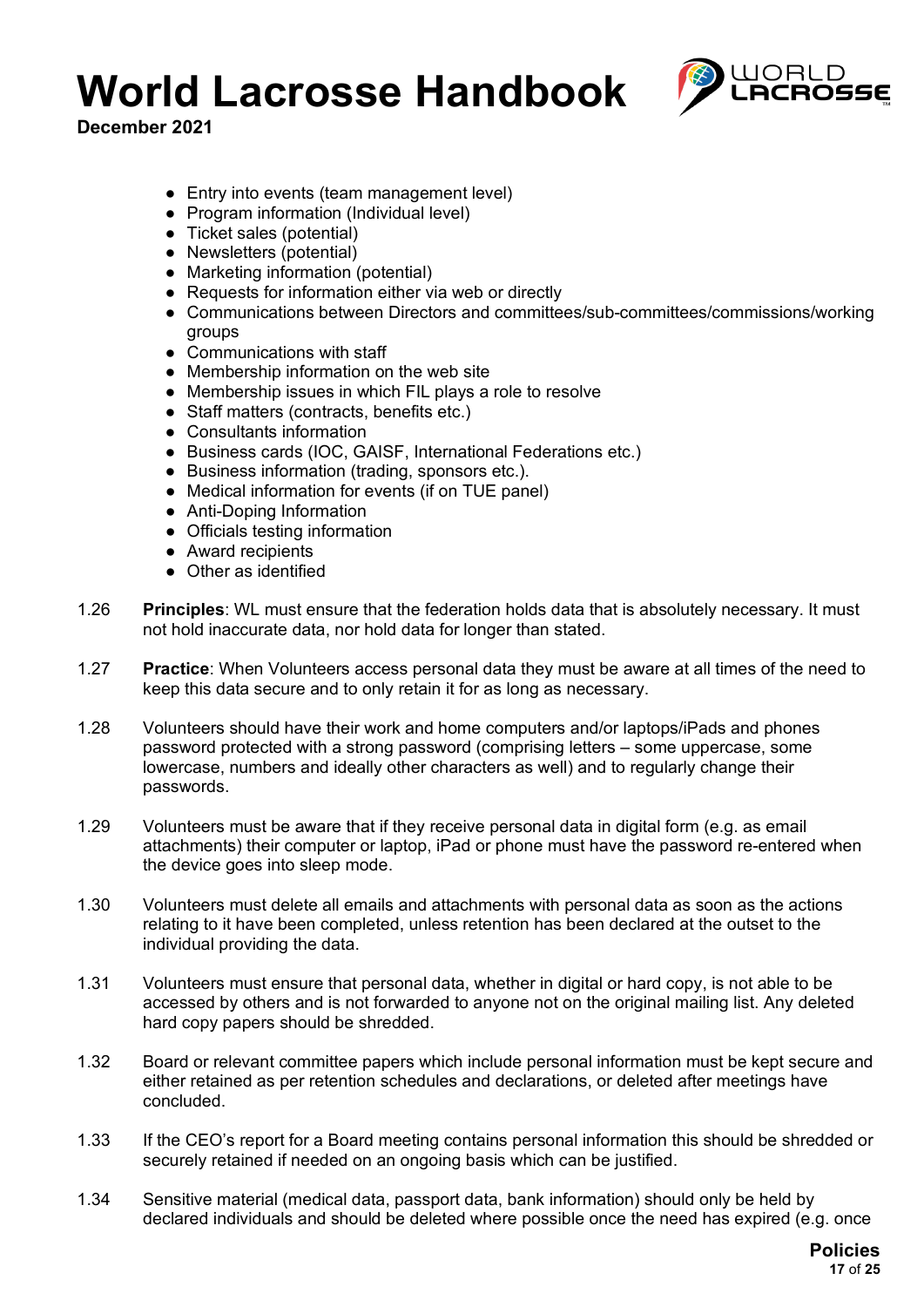

**December 2021**

a board member stands down their bank information should be removed; once passport eligibility has been checked the details should be deleted).

- 1.35 Volunteers should be made aware that any future requests for personal information for whatever reason need to have GDPR statements attached to the request.
- 1.36 Volunteers should be made aware that at any time any individual can ask for all the information about them that is held by WL and except where it has been otherwise determined, may request all such information be deleted by all parties who have access to it across WL. Such requests and actions have to be completed within 30 days under GDPR (the right to be forgotten).
- 1.37 Anyone for whom WL holds personal data has the right to make a Subject Access Request (i.e. to ask to see all the personal data/correspondence that WL holds about them and to have copies of everything. It is therefore vital that staff have nothing written down that they would not wish an individual to have access to.
- 1.38 Volunteers need to be vigilant about possible data breaches which could occur through hacking/phishing. If in doubt, check with someone else before opening.
- 1.39 If volunteers suspect a data breach (e.g. that personal information held by WL whether by volunteers or by staff) has got into the public domain) it should be reported to the CEO or President as soon as possible and it must be declared by WL to the selected European Data protection authority.
- 1.40 Volunteers should prepare standard GDPR statements for all Subject Data Requests identified so that they are consistent with WL's GDPR policy regardless of who is requesting the information.
- 1.41 Directors should be responsible for reminding Committee / Sub-Committee / Commission / Working Group members and staff on an annual basis about their obligations under GDPR.
- 1.42 Volunteers are responsible for developing systems for WL that enable the data collection, storage and security that is required for the organization to meet GDPR.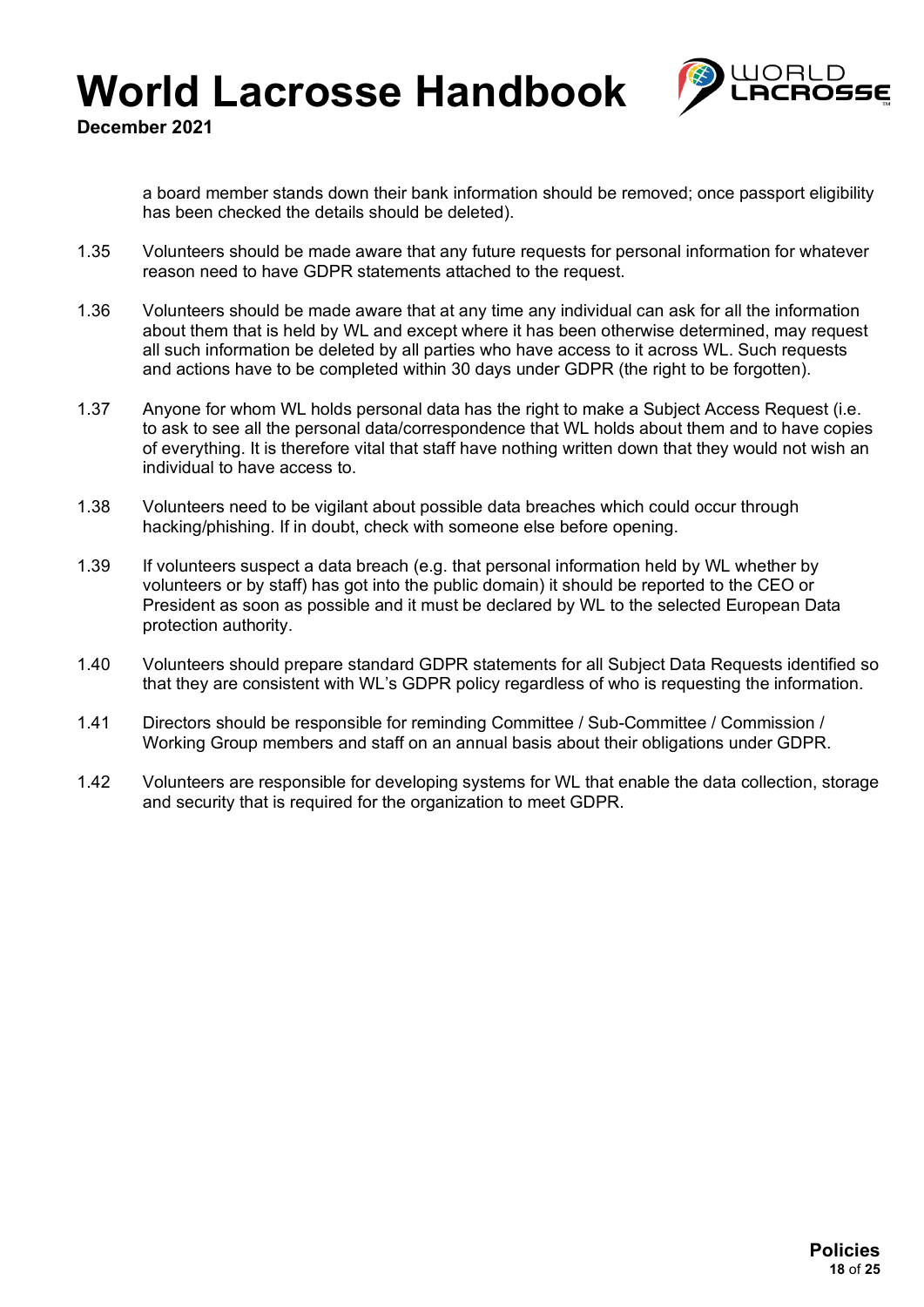

**December 2021**

## **7. Information Security Policy**

- 1.1 **Introduction**: The purpose of this policy is to set out WL's aims for the management of information security throughout its operation. Information security is defined as the preservation of confidentiality. Integrity and availability of information.
- 1.2 The scope of the information security policy covers the storage, access, transmission and destruction of information – particularly personal data- in the course of WL's business. It therefore applies to the conduct of staff, volunteers and others with access to that information as well as to the applications, systems, equipment and premises that create, process, transmit, host or store information, whether in-house, personally owned or provided by external suppliers.
- 1.3 **Policy statement**: WL is committed to preserving the confidentiality, integrity and availability of all its key information assets in order to maintain its legal compliance, reputation and transparency to its stakeholders. The information security framework (comprising this policy, supporting policies, processes, protocols and tools, and the requisite management and decisionmaking structures) shall be an enabling mechanism for information sharing and for reducing information-related risk to acceptable levels.
- 1.4 **Information Security aims and objectives**: The information security framework will deliver a compliant and enabling environment that balances information security with appropriate accessibility and provides the optimum level of risk management to support achievement of WL's aims and objectives.
- 1.5 Information security is included within a wider activity of data particularly personal data- and information management. WL will protect the security of its information assets in order to:
	- Maintain the integrity and quality of information, so that it is accurate, up to date and 'fit for purpose''
	- Make information available to those who need it and ensure there is no disruption to WL's business
	- Ensure that confidentiality is not breached, so that information is accessed only by those authorized to do so, thereby ensuring that WL meets its legal and regulatory obligations with respect to information handling, that its operations are conducted efficiently and as openly as is reasonable whilst the reputation of WL is safeguarded.
- 1.6 WL will manage the risks it faces in relation to information security and keep its risk exposure to acceptable levels. The Board and the CEO acting on its behalf own WL's information security risks and information assets.
- 1.7 In order to minimize information security incidents and ensure that appropriate steps are taken with respect to reporting to relevant external authorities, information security incident recording, reporting and management will be monitored with outcomes informing future risk assessments. WL will also conduct audits from time to time and will strive for continuous improvement.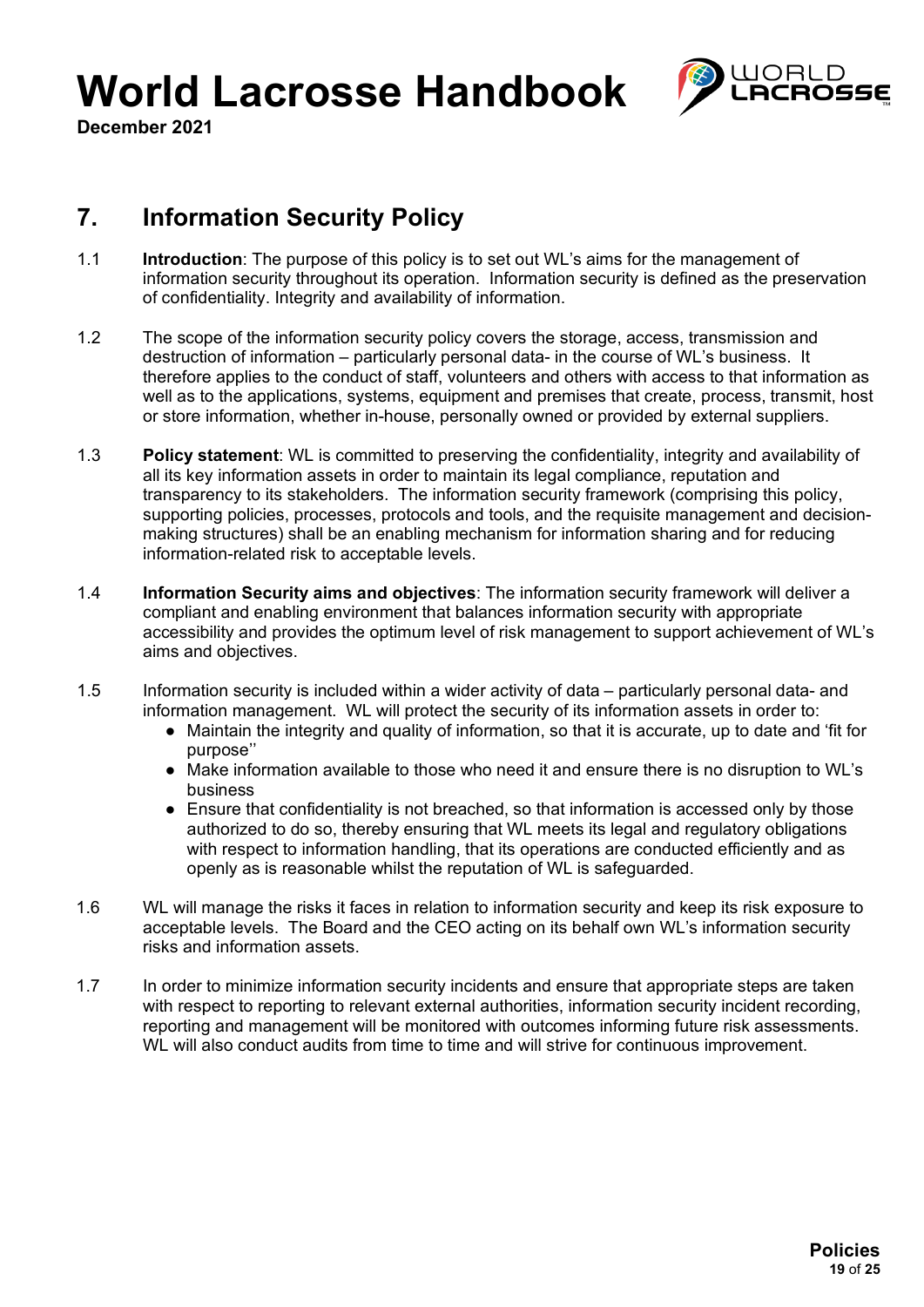

**December 2021**

## **8. Athletes Commission Policy**

- 1.1 **Introduction:** Athlete involvement in decision-making is a core component of good governance within sports organizations. Pursuant to the recommendation of the IOC 2000 Reform Commission, *"athletes should be well represented at all levels of the sports movement: IOC, International Federations (IFs), NOCs and NFs",* the IOC has encouraged IFs and NFs to form their own Athletes' Commissions (AC).
- 1.2 The initial World Lacrosse Athletes' Commission (WLAC) was established in 2016 and this policy seeks to further define the roles and responsibilities of the WLAC within World Lacrosse (WL).
- 1.3 **Mission:** The mission of the WLAC is to 'Be active and engaged in inspiring all athletes to develop their game through collaboration, innovation, and openness'.
- 1.4 In delivering that mission, the WLAC will:
	- a) Represent the views and opinions of the national team athletes and ensure their voices are heard within WL;
	- b) Inform athletes about WL's activities (i.e. educational tools, rules and regulations);and
	- c) Work with and support WL in its mission to develop and promote the sport.
- 1.5 **Purpose:** The purpose of the WLAC is to:
	- a) Consider issues related to athletes and provide advice to WL;
	- b) Engage actively with initiatives and projects that protect and support clean athletes on and off the field of play;
	- c) Represent the rights and interest of athletes and make related recommendations;
	- d) Consult with athletes in the evaluation of the rules and regulations of lacrosse and provide feedback to WL;
	- e) Encourage, assist and communicate with athletes, WL Member NGBs and CFs to establish their own Athletes' Commissions, representing athletes at all levels in their country or nation, to liaise with the WLAC;
	- f) Recruit and appoint eligible athletes to serve on relevant WL Committees, Commissions and Working Groups;
	- g) Maintain contact with the IOC Athletes' Commission, the WADA Athlete's Commission and Athletes' Commissions from other International Federations and recommend good practice from these organizations to the WL Board;
	- h) h)Promote awareness of, and compliance with, WL Code of Ethics, Codes of Conduct and other relevant guidelines and procedures; and
	- i) Engage with athletes and NGBs when present at events or in their countries.
- 1.6 Further detail on the work of the WLAC is provided in their Terms of Reference which are published on the WL website.
- 1.7 **Accountability**: The WLAC works independently within the wider world lacrosse community and is accountable to the WL Board through the WLAC Chair and Vice Chair who are full voting members of the WL Board of Directors. The rationale for this is that the GA voted two (2) AC posts onto the WL Board and WL provides funding to the AC.
- 1.8 The WL Board of Directors will hold an annual meeting with the WLAC.
- 1.9 Until such time as all athletes have been elected by their peers, the AC will have one (1) vote at the GA. Once all athletes have been elected by their peers it is proposed that this Policy is revised, and all the elected athletes are considered voting members of the GA.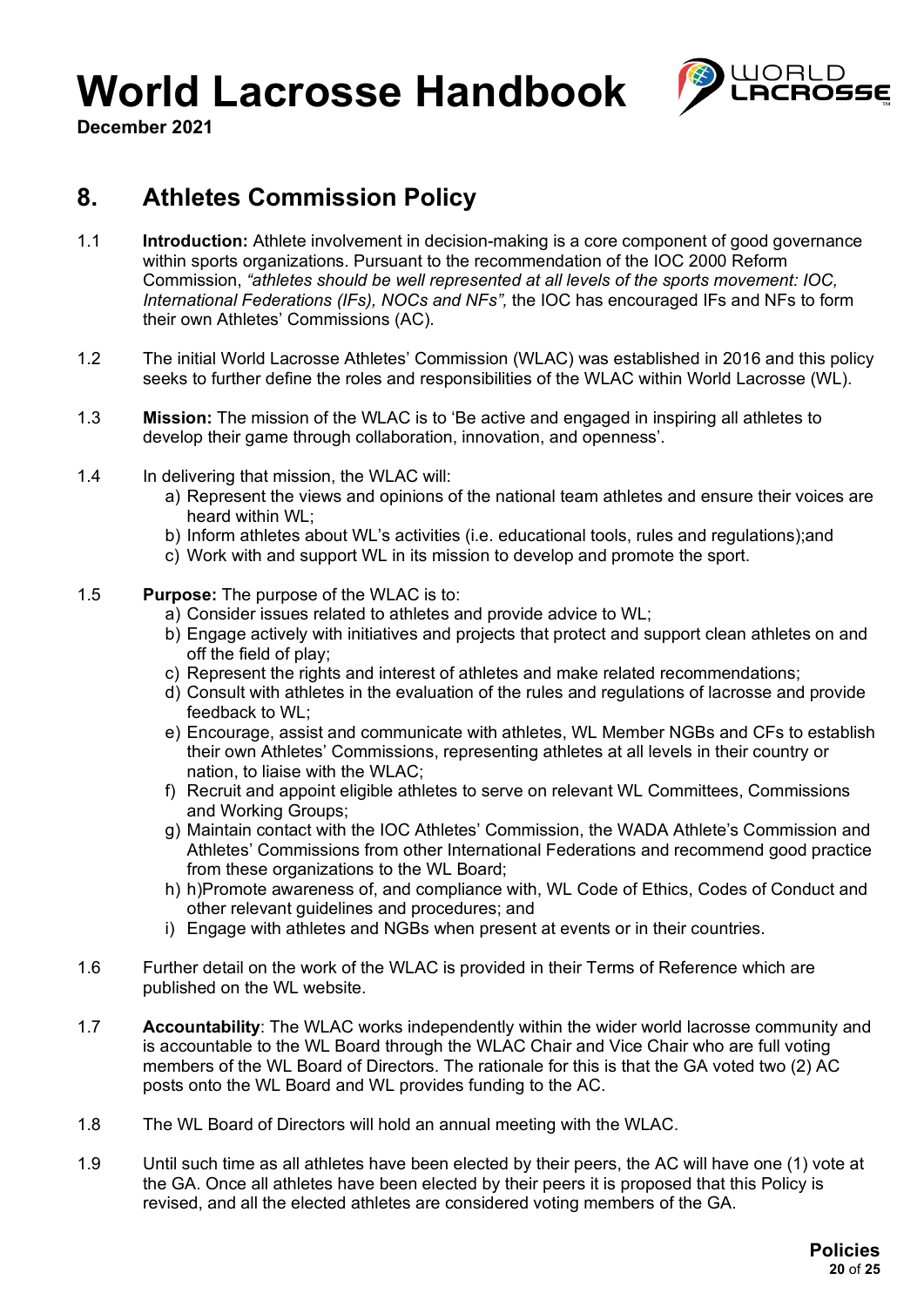

**December 2021**

- 1.10 The WLAC may present proposals to the WL GA in accordance with the general process for the submission of items.
- 1.11 **Composition of the WLAC**: The WLAC is currently made up of six (6) members. Two (2) members from men's field, one (1) member from men's box, and three (3) members from women's field. Once women's box develops to a level that it holds its own World Championship and qualifier structure, women's box will elect one (1) member and women's field will reduce to two (2) seats. Similarly, when men's and women's Sixes develop to a World Championship level event, the size of the WLAC will expand to eight (8) with each discipline adding a representative at their first World Championships.
- 1.12 The following conditions apply to membership of the WLAC (more details are available in the WLAC Recruitment Pack):
	- All members should be at least 18 years of age and must not have received a sanction in relation to the World Anti-Doping Code;
	- Under the current structure, to ensure geographic diversity, at least two (2) of the three (3) men's seats must be from different continents and two (2) of the three (3)women's seats must be from different continents. Once the WLAC is fully seated with both women's box lacrosse and WL Sixes seats, the two (2) men's field roles must be from different continents, the two (2) women's field roles must be from different continents, the two (2) box roles must be from different continents, and the two (2) Sixes roles must be from different continents;
	- There should be no more than three (3) athletes from one continent at any point in time;
	- Eligible athletes should be active internationally and have competed in a minimum of one senior international World Championship for their country within the last eight (8) years. This includes any athletes who have been submitted on a World Championship roster even if the event has not started yet;
	- There should be no more than one (1) athlete on the AC from an individual Member NGB at any point in time; and
	- Eligible athletes should not be a current national or international team coach or official.
- 1.13 WLAC members serve an initial four (4) year term and may be elected for a second four (4) year term if they continue to meet the requirements above.
- 1.14 **Elections**: Consistent with IOC Athletes' Commission guidelines and current practices regarding Athletes' Commission elections, elections for positions on the WLAC will be voted on by accredited athletes competing at a relevant World Lacrosse Championship Event.
- 1.15 Voting will be carried out electronically.
- 1.16 **Election of Chair and Vice Chair**: The WLAC should elect its Chair and Vice Chair from among those members who have been elected to the WLAC and each may serve in these roles in two (2) year terms up to a maximum of two (2) terms or four (4) years total provided they remain on the WLAC. The Chair and Vice- Chair should not be of the same gender.
- 1.17 **Meetings**: The WLAC should meet at least once per year. Financially, WL will normally support one

(1)face-to-face meeting of the AC per year which would normally be at a World Championship. This is to allow WLAC to interact with their constituents.

1.18 All relevant Codes of Conduct should be adhered to. Any alleged breaches of this policy will be referred to the Ethics Commission.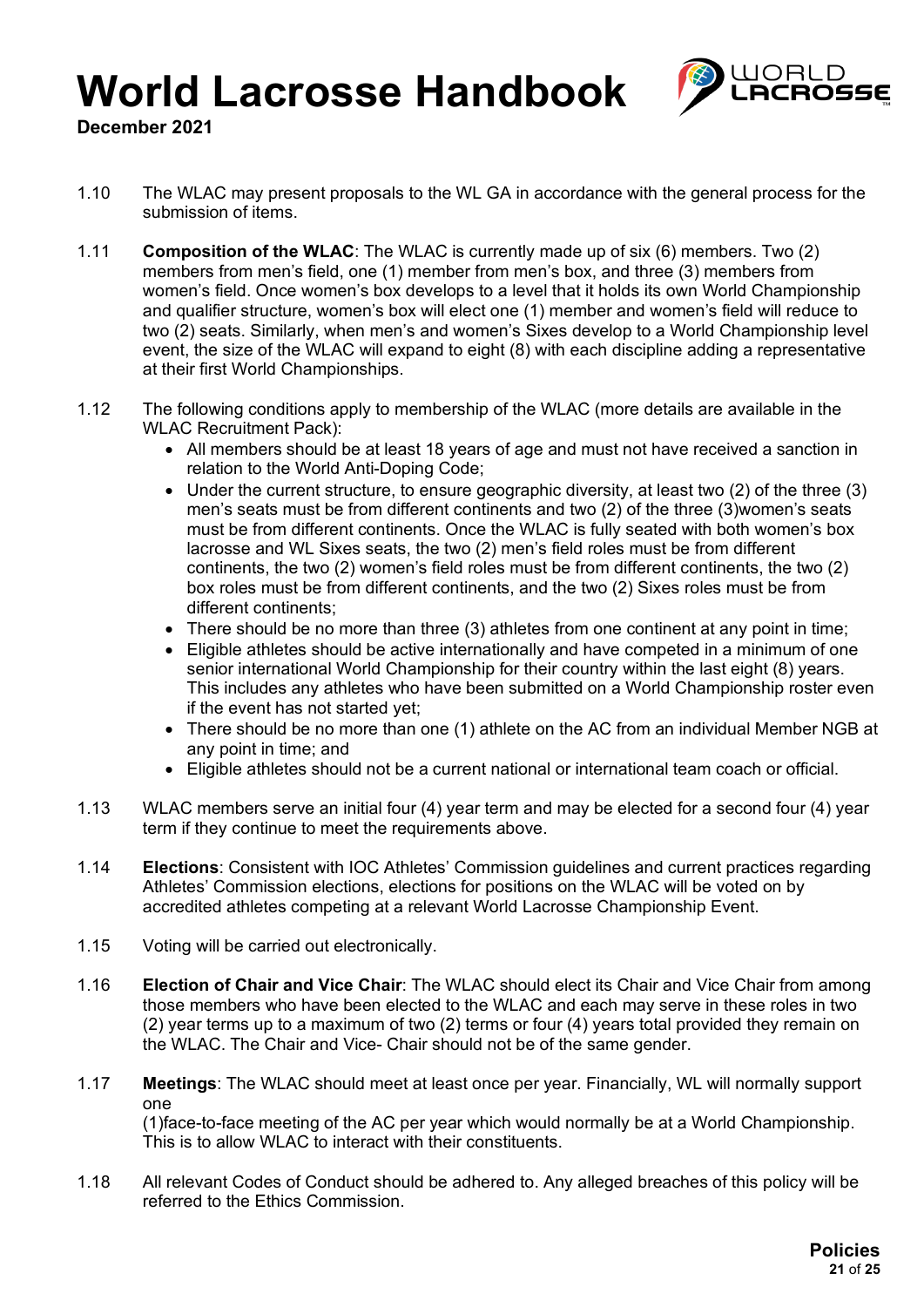

**December 2021**

## **9. ANTI-DOPING POLICY**

The WL anti-doping policy statement can be found in the Constitution 1.11.8. Appropriate protocols will be found in the Codes of Conduct, Protocols and Procedures document and in the Competition and Events Hosting Manual.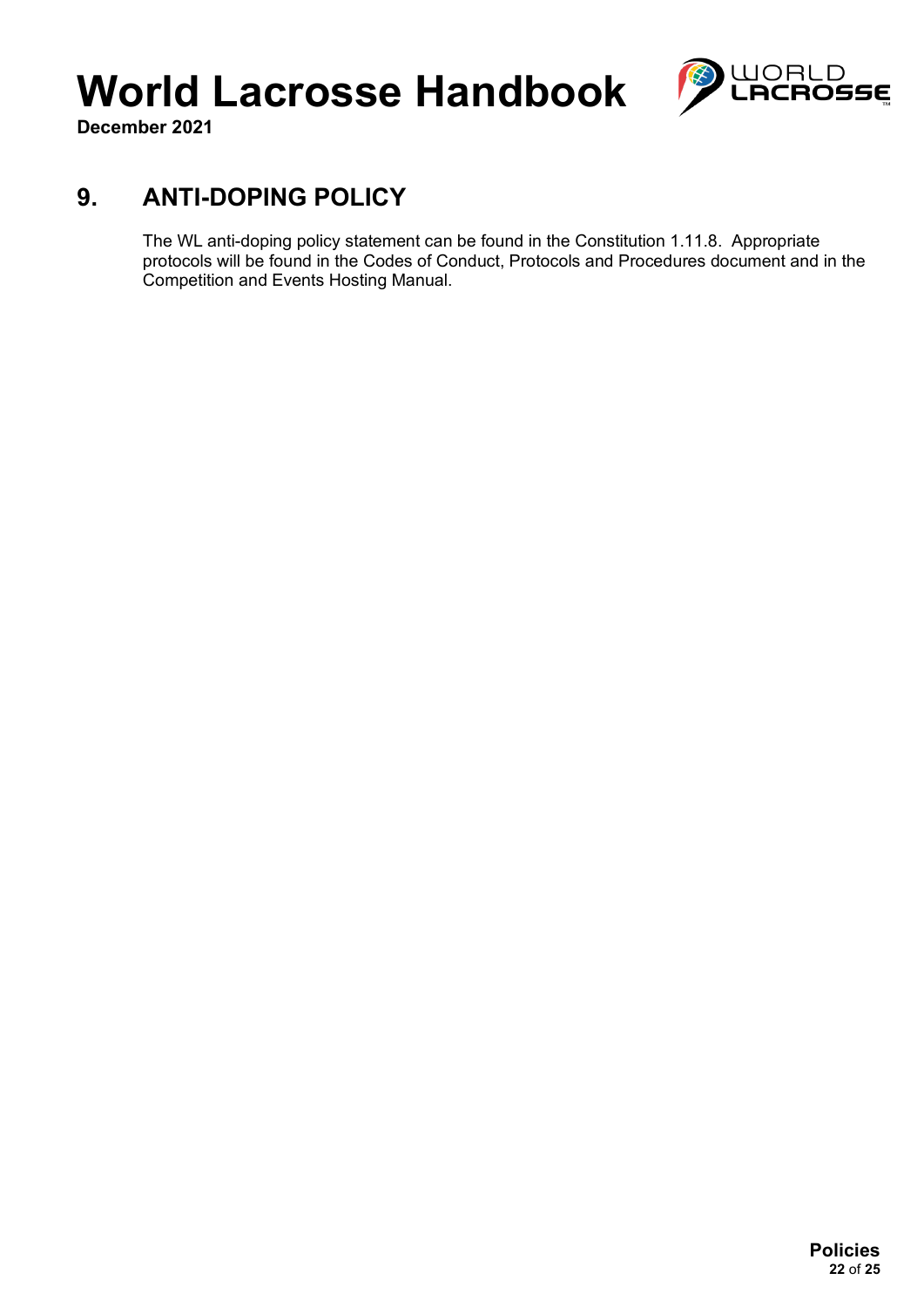

**December 2021**

## **10. Social Media Policy**

- 10.1 World Lacrosse recognizes the power and importance of the Internet and social media platforms in sharing information, shaping public perception, and building increased awareness, interest and participation in lacrosse worldwide.
- 10.2 Equally, World Lacrosse recognizes and upholds the importance of free speech as a fundamental human right.
- 10.3 When utilizing the Internet or social media platforms to communicate on behalf of World Lacrosse, it is expected that Board members, management, committee members and volunteers set an appropriate and professional tone by communicating in a manner that advances World Lacrosse's Vision, Mission and goals.
	- 10.3.1 **World Lacrosse Vision:** Lacrosse is recognized and played by all countries worldwide and is an Olympic Sport
	- 10.3.2 **World Lacrosse Mission:** World Lacrosse will provide governance and integrity for all forms of lacrosseand will provide responsive and effective leadership to support the sport's development throughout the world.
	- 10.3.3 **World Lacrosse Core Values:** World Lacrosse Core Values are unwavering principles that we never sacrifice.They guide us in all our interactions – including social media – and reflect our culture and priorities. We strive make these evident every day in how we work and interact with stakeholders.
		- Teamwork
		- Passion
		- Respect
		- **Integrity**
		- Friendship
		- Inclusiveness

### **10.4 Applicability**

This Social Media Policy applies to all Board members, management, committee members and appointed volunteers. This Social Media Policy applies to all social media content posted by those listed in their professional and personal capacity to the extent such content is related to World Lacrosse.

### **10.5 Aspirations**

World Lacrosse strives to create a positive and inclusive organization that is dedicated tohelping young athletes reach their potential. In furtherance of this goal, World Lacrosse aspires to engage members of the international lacrosse community in positive, honest, transparent and knowledgeable dialogue about World Lacrosse and its activities through social media. World Lacrosse views social media as an important tool for communicating its successes and opportunities for athletic and individual development. World Lacrosse also views social media as a platform for receiving constructive feedback from the community and for discussing its challenges and opportunities for improvement in a positive and constructive way.

### **10.6 Guidelines**

All World Lacrosse personnel (as identified above) are to be governed by this policy andshall abide by the following guidelines when using social media:

10.6.1 Be positive and respectful, and always take the high road. When disagreeing with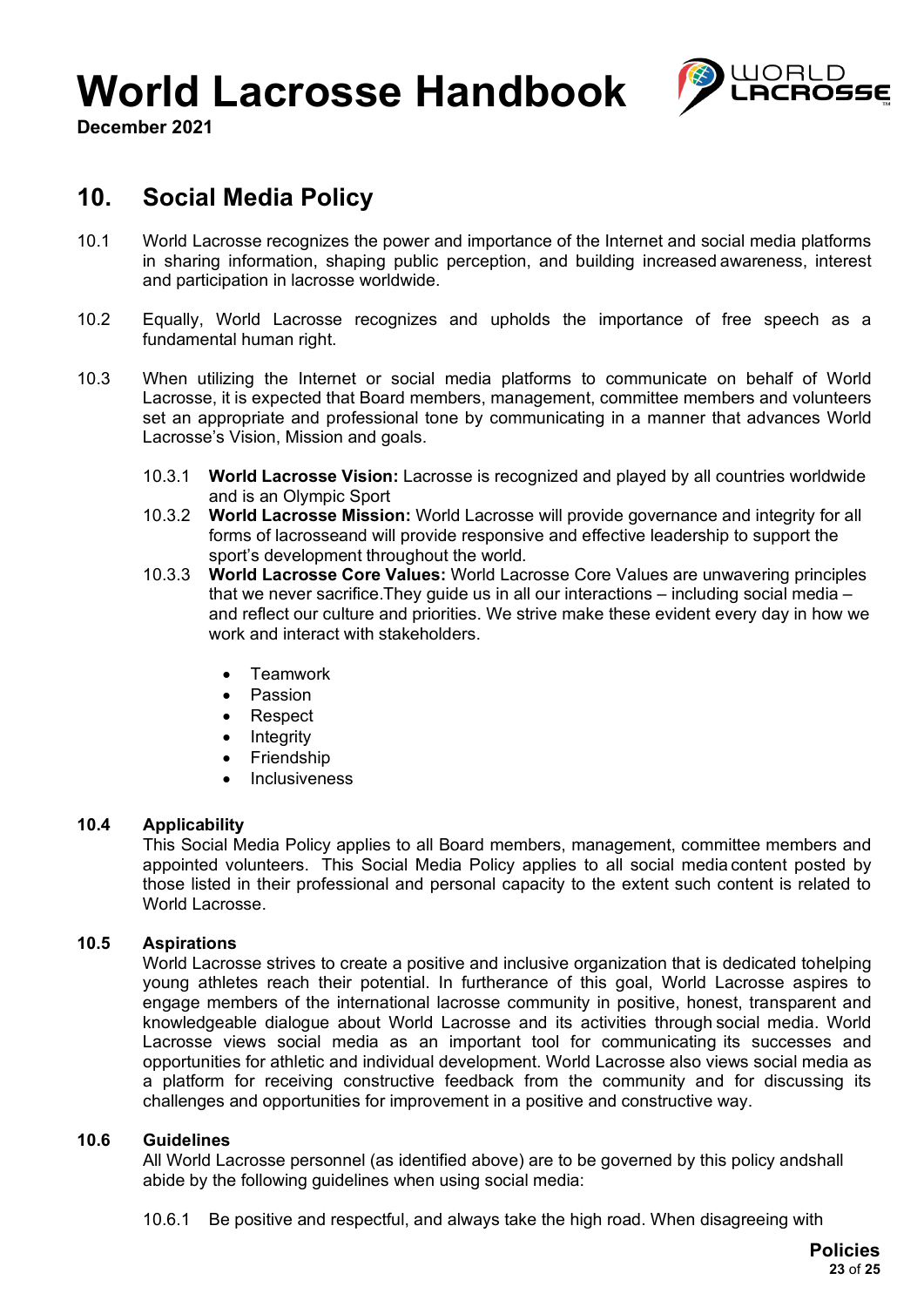

**December 2021**

others' opinions, remain appropriate, polite and professional. If you find yourself ina situation online that is becoming antagonistic, ask the World Lacrosse Chief of Brand and Communications for advice on how to disengage from the dialogue in a polite and respectful manner that reflects favorably on World Lacrosse.

- 10.6.2 Do not post content that would harm World Lacrosse or damage its reputation. Remember that even while you are on your own personal time, you are arepresentative of World Lacrosse, and people may interpret your online postings or social interactions as though they were official World Lacrosse statements.
- 10.6.3 Use good judgment when posting comments on any official World Lacrosse sites.Bear in mind that your comments can create liability for World Lacrosse. If you are unsure whether a comment is appropriate to post, either do not post it or obtain prior approval from the World Lacrosse Chief of Brand and Communications.
- 10.6.4 Be smart about what you publish. Once something is posted, it exists online forever. Ask yourself, "would I want to see this published in the newspaper or posted on a billboard tomorrow or ten years from now?" If the answer is "no," do not post.
- 10.6.5 Encourage others to engage in positive interactions on social media. If you are concerned about any World Lacrosse Member or affiliate's use of social media, please bring your concerns to the attention of the World Lacrosse Chief of Brand and Communications.
- 10.6.6 Personally identifiable information (such as a name and date of birth and/or a street address which, when taken together, can identify a particular individual) should not be disclosed in any manner on official World Lacrosse social networking sites without the prior approval of the Chief of Brand and Communications.
- 10.6.7 Strive to communicate in a manner that reflects respect, consideration, credibility and honesty — attributes that are fully aligned with the values of lacrosse.